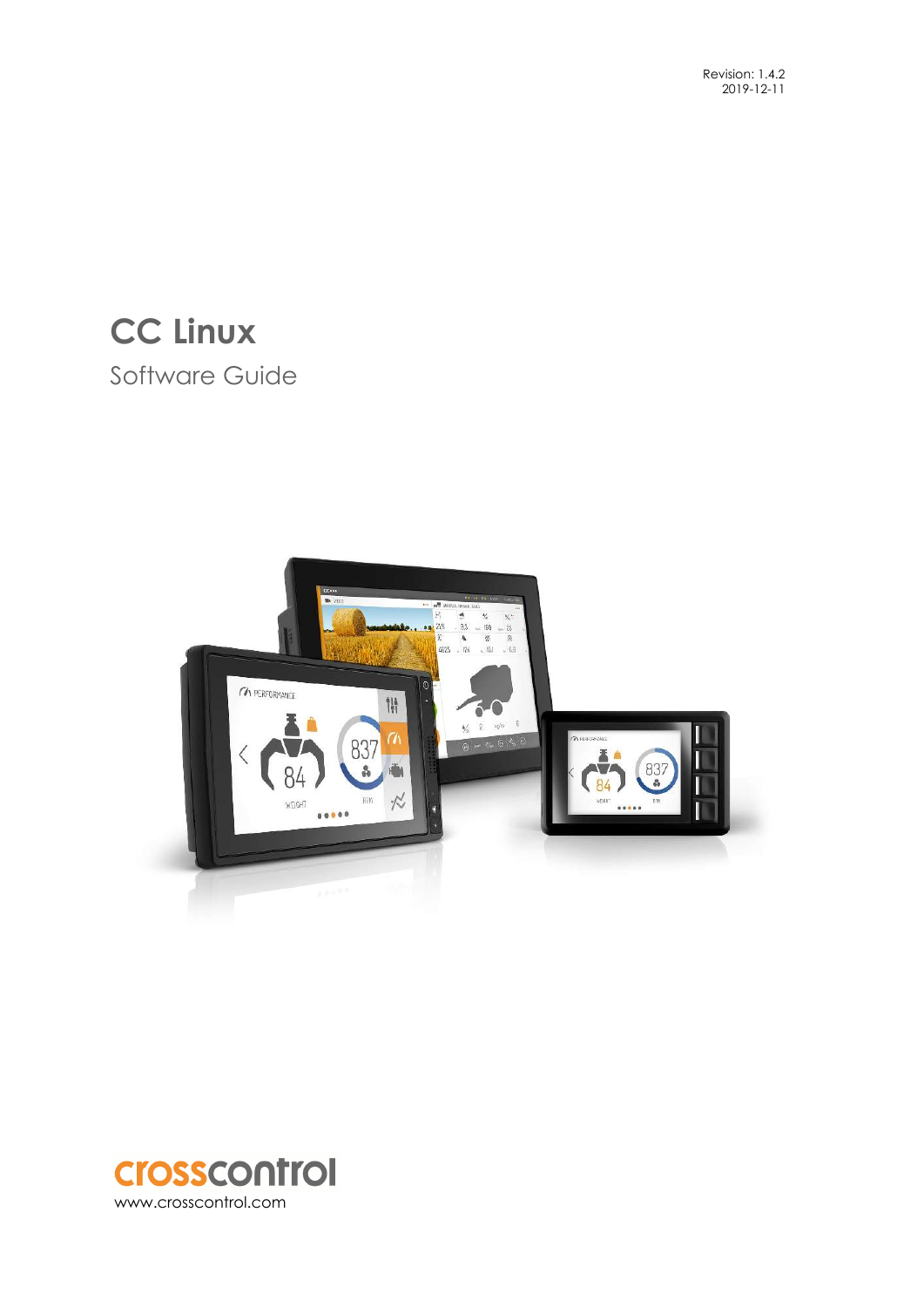## **Contents**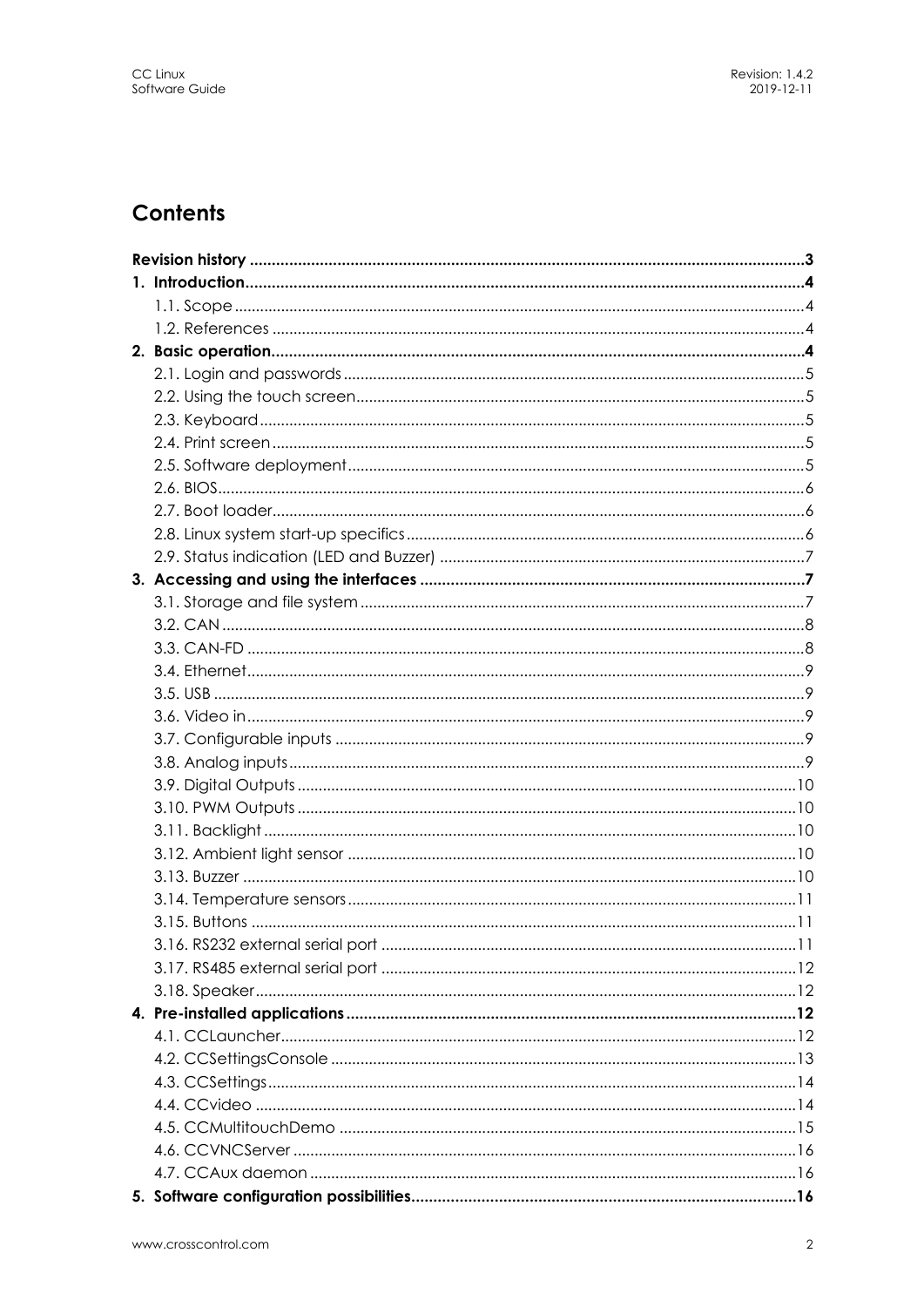## **Revision history**

| <b>Rev</b> | Date             | <b>Comments</b>                                                                                                                                                |
|------------|------------------|----------------------------------------------------------------------------------------------------------------------------------------------------------------|
| 1.4.0      | $2018 - 11 - 19$ | Released.<br>Document compatible with devices running CC Linux 1.4.x.x                                                                                         |
| 1.4.1      | 2019-08-26       | Added information about peripherals needing reconfiguration after a resume<br>from suspend event.<br>Document compatible with devices running CC Linux 1.4.x.x |
| 1.4.2      | $2019 - 12 - 11$ | Added CCpilot X900 related information.                                                                                                                        |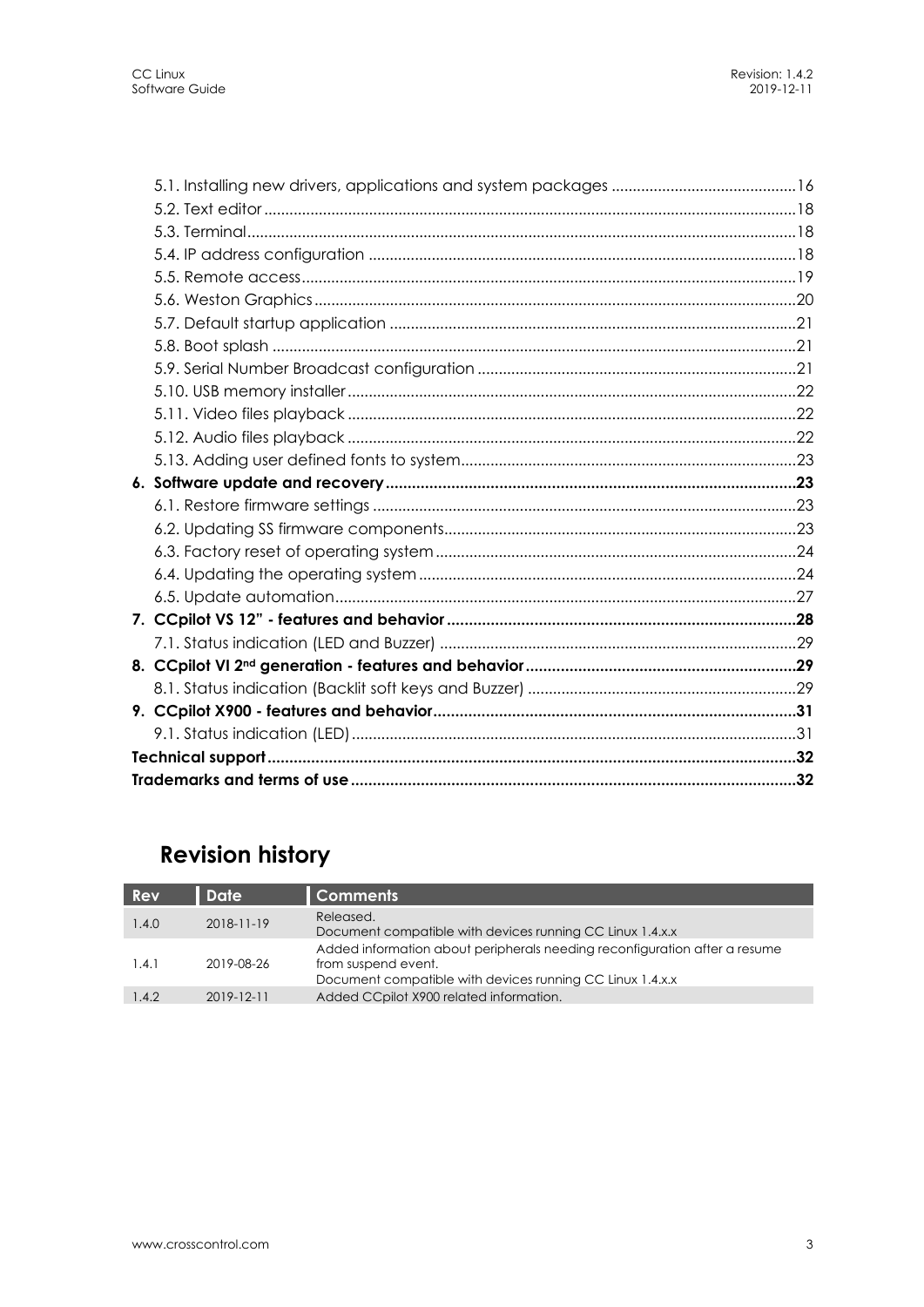## **1. Introduction**

The devices contained within the CC Linux platform are powerful display computers, communication devices and controllers with a rich set of integrated functions. Together with the CC Linux operating system, they form an open platform that facilitates easy implementation of reliable controls.

## **1.1. Scope**

This document is intended for anyone handling a device running the CC Linux platform or developing software for such a device. This document is not intended as a complete reference documentation of the CC Linux devices, software, or software development tools. It is intended to introduce the development engineer to the hardware and software, by providing a top-down overview and summary of the device and a description of the intended use. It is also intended to introduce the reader to the software on the target and the host software development tools.

All devices included in the CC Linux platform (at the time of writing: CCpilot VS  $12$ <sup>"</sup>,  $2<sup>nd</sup>$  generation CCpilot VI, and CCpilot X900) are covered within this document. Depending on which CC Linux device model you are using, some features mentioned in this document might be unsupported. If so, it will be clearly stated using a greyed out cross as shown in **Figure 1**. If no icons are used, the feature is supported by all device models.

#### 1.1. RS485 external serial port

There is one external RS4875 port which can be accessed via /dev/ttyExt1.

| VS. |   | VI X900 |
|-----|---|---------|
|     | x | Y       |

*Figure 1: Example of feature supported by CCpilot VS and unsupported by CCpilot VI and CCpilot X900* 

There may be slight differences of supported features depending on your device model. If so, there will be device specific chapters covering the details at the end of this document. Any such occurrence will be clearly stated in the text.

## **1.2. References**

- [1] CC Linux– Programmer's Guide
- [2] CCpilot VS 12" Technical Manual
- [3] CCpilot VI Technical Manual
- [4] CCAux API reference documentation
- [5] Gstreamer manual: http://gstreamer.freedesktop.org/data/doc/gstreamer/head/manual/html/index.html
- [6] CCpilot X900 Technical Manual

## **2. Basic operation**

This section provides an overall description on basic usage of the device.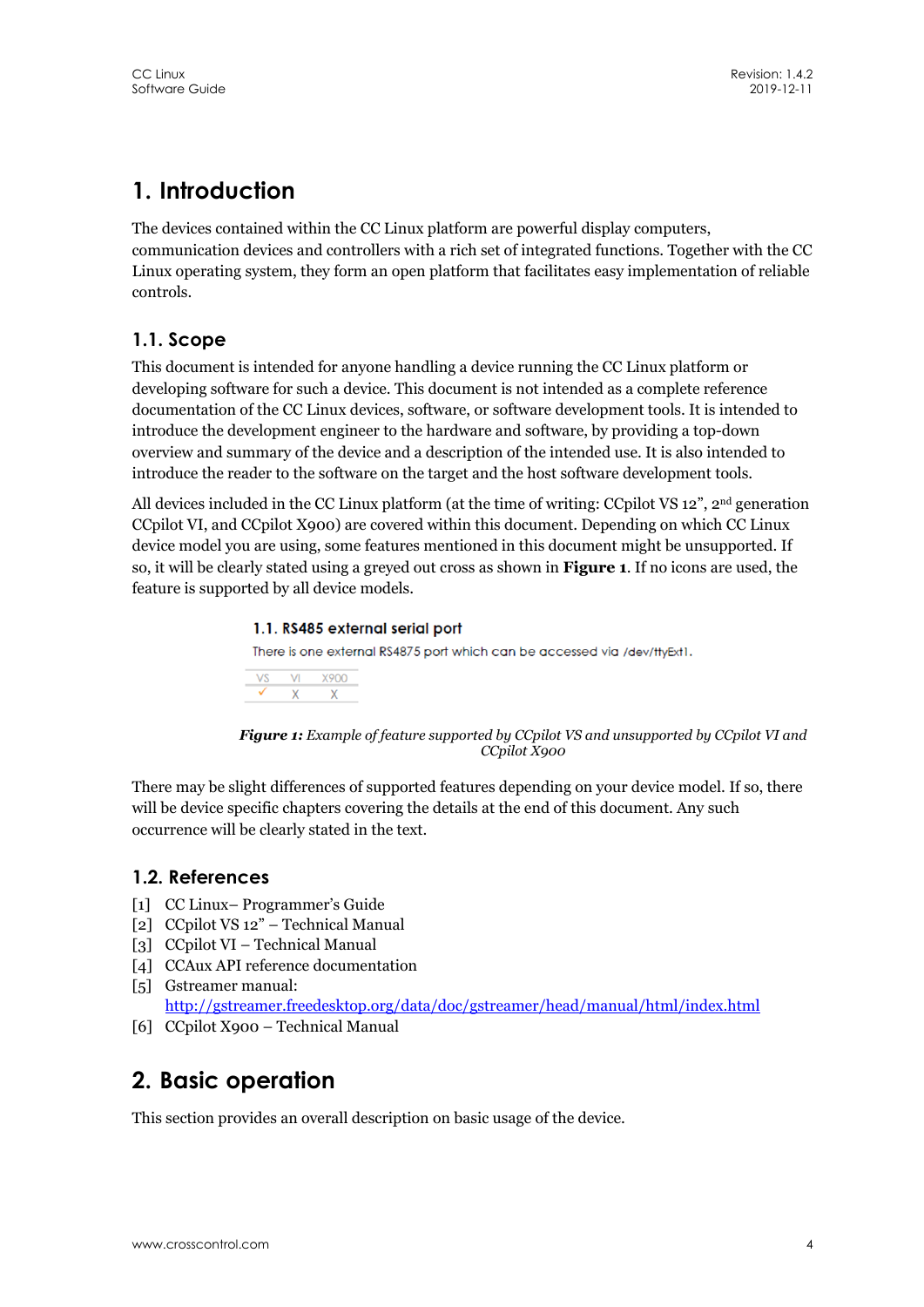## **2.1. Login and passwords**

By default auto login is enabled and no passwords are required to start using the device with the default graphic application. For other accesses, login credentials as stated in Table 1 are required. Additional users can be added using the adduser Linux program.

| Table 1: Default login credentials           |          |                               |  |  |
|----------------------------------------------|----------|-------------------------------|--|--|
| <b>Password</b><br>Username<br><b>Access</b> |          |                               |  |  |
| root                                         | suseroot | Full administrator            |  |  |
| <b>CCS</b>                                   | default  | Full administrator using sudo |  |  |

**These passwords are publicly accessible and should be immediately changed on first boot in order to avoid security breaches. Issue the following commands using either SSH or Weston-terminal from CCLauncher.** 

Change password of root user:

```
$ sudo mount -o remount,rw / 
$ sudo passwd
```
Change password of ccs user:

```
$ sudo mount -o remount,rw / 
$ sudo passwd ccs
```
### **2.2. Using the touch screen**

Navigate the start-up screen application using the touch screen with a stylus or finger.

- Tap the screen to perform an action equivalent to a left mouse click.
- Two simultaneous touches can be recognized to implement pan, zoom and pinch, see chapter 4.5 for an example.

|  | 8900 |
|--|------|
|  |      |

## **2.3. Keyboard**

The graphical window manager Weston includes a virtual keyboard that can be used by customer applications. This requires special software consideration when developing the applications. None of the pre-installed application utilise this feature, so an external keyboard is needed to interact with them when necessary.

## **2.4. Print screen**

It is possible to take screenshots using the weston-screenshooter included in the window manager. To take a screenshot, connect an external keyboard to the device and press Super+S (on Windows keyboards, the Super key is the Windows key). Note that the / directory must be remounted as read-write since the resulting image will end up in the / directory, see chapter 5.1.2.

## **2.5. Software deployment**

There are several methods to add your own software to the device. The standard methods to transfer software to the device are to either copy files using a network connection or to use USB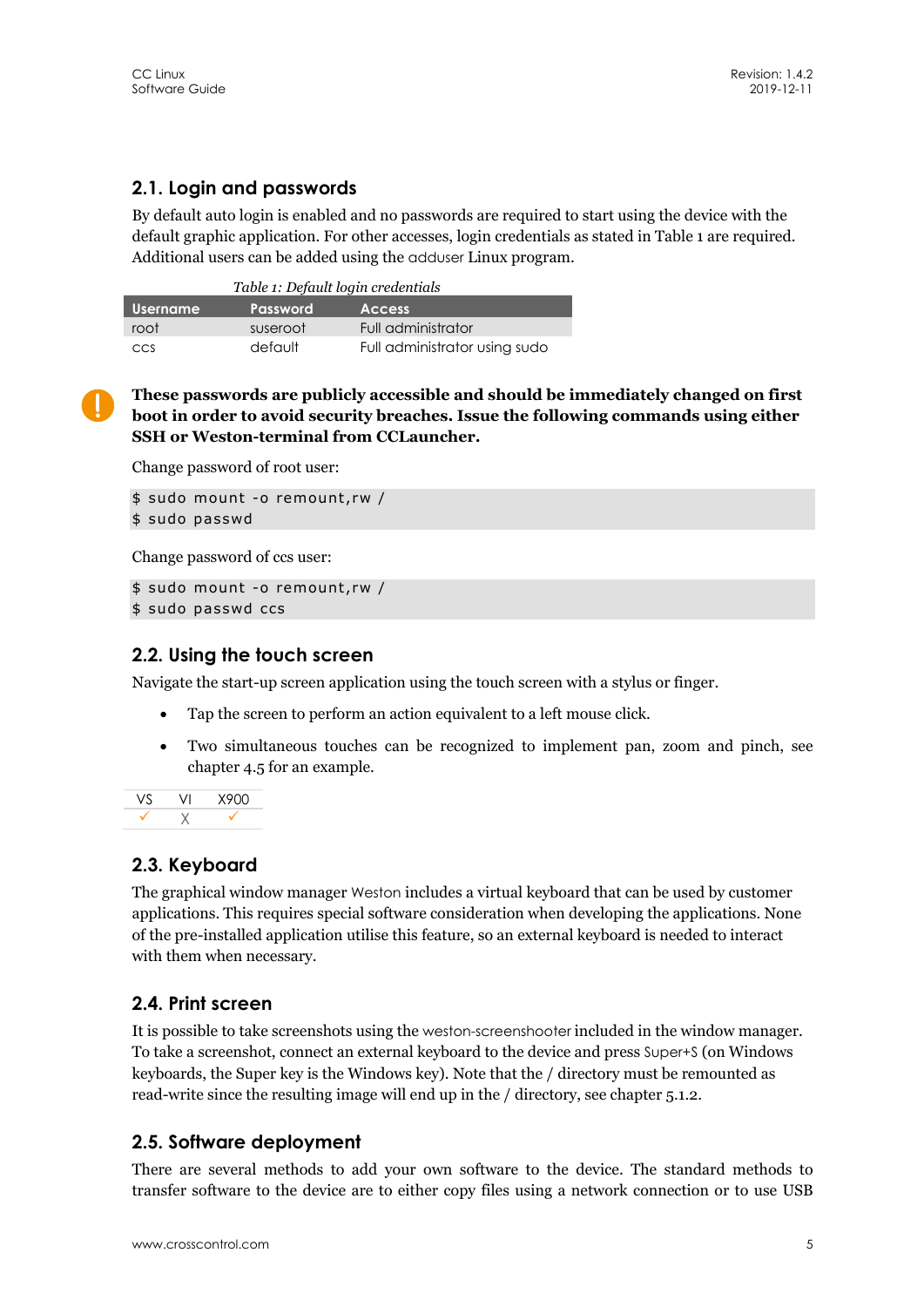storage devices, with manual or automatic copy functions. To install the software, follow the instructions for the respective software.

Additionally, software can be deployed with remote access functions, see the operating system specific parts in this document for more information.

#### 2.5.1. Device start-up behavior

At power on, the device has an internal microcontroller that monitors the power supply and performs start-up configurations and power settings, the System Supervisor (SS). The SS then supplies the main processor and peripherals with power; from there the device execution begins, starting with the BIOS and/or boot loader, depending on your device model.

## **2.6. BIOS**

The BIOS is a device specific BIOS, which performs the initial setup of the main processor and its on-board peripherals. Once finished, the operating system execution takes over.

During BIOS operation different start-up options can be accessed. The BIOS can for instance be used to occasionally boot from USB attached storage media by pressing the key **F11**. If other nonstandard BIOS settings are desired, access the BIOS Settings menu by pressing the **DEL** key during BIOS start-up. BIOS settings changes should normally not be needed and can be affecting specific functions within the system, so any changes must be careful considered before applying.

VS VI X900  $X$   $X$   $\checkmark$ 

## **2.7. Boot loader**

The boot loader is the first software block that executes in the main processor. It serves the purpose of setting up the main processor peripherals and timings, and will then load the Linux kernel into RAM memory. Once finished, the operating system execution takes over.

It is possible to connect to the boot loader through a debug serial port with special equipment attached to the device. The reason for connecting to the boot loader would be for debug purposes only, where specific settings are needed. Detailed information about the boot loader access can be requested from CrossControl if needed.

## **2.8. Linux system start-up specifics**

The Linux operating system can be started in two different modes:

• Main system (normal, default):

This is the main operation mode which includes all drivers to available hardware, system libraries, graphical applications and tools described in this and other documents.

Rescue system (backup):

This is only for device updates and recovery use. It contains only basic maintenance tools. Updating the main system should be done from rescue system. Most of the hardware is not accessible in the rescue system.

Both of these modes are a completely separate Linux operating system, each of which is a custom built Linux version consisting of a kernel and a root file system with system binaries and configuration files. Such a system is started with the Linux kernel execution, which turns over the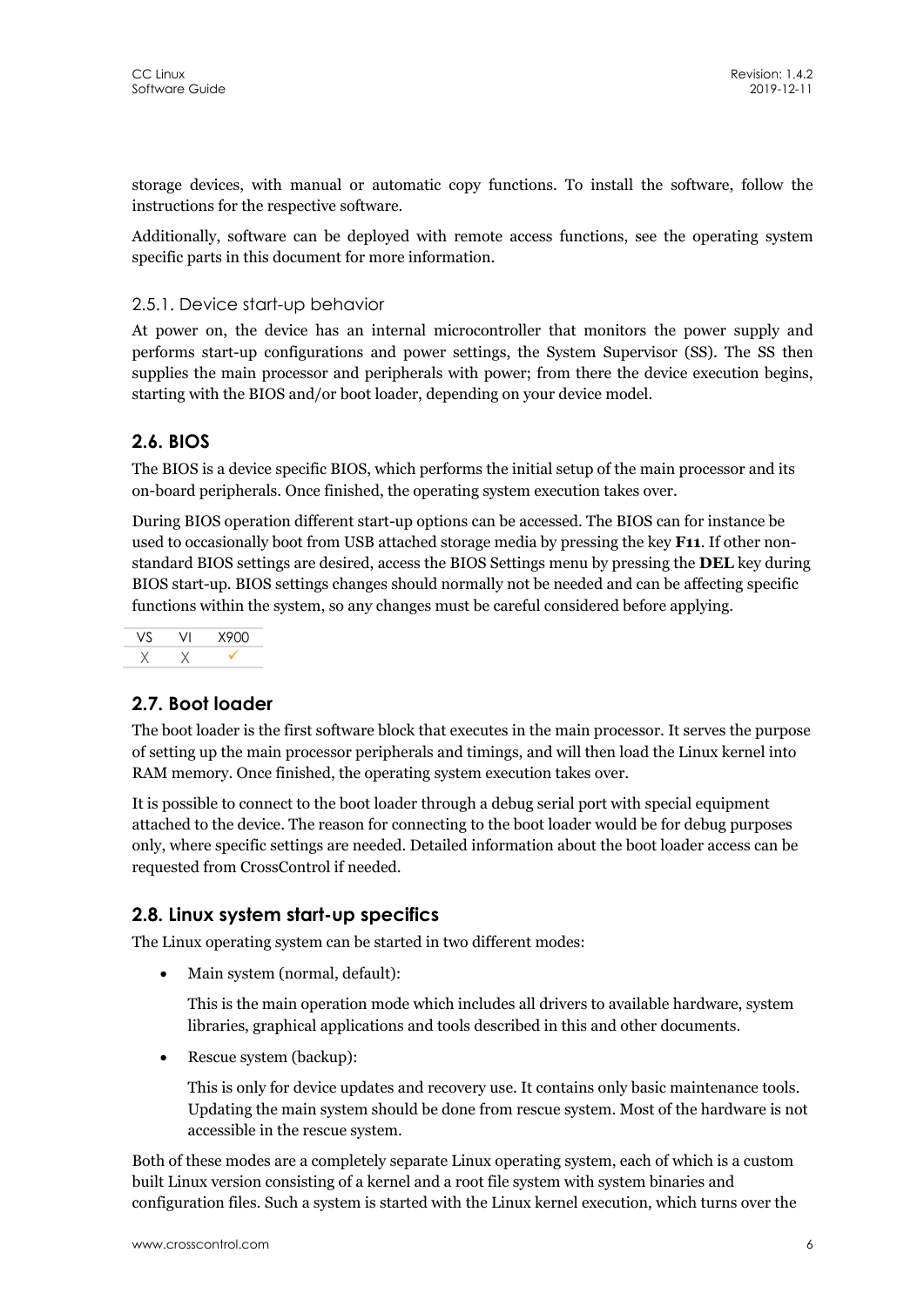execution process to the init system in the root file system. That in turn loads drivers and programs according to the configuration files, and eventually loads the user applications. The startup time of the system is normally defined as the time from power on until the user application can begin to execute.

Depending on the level of functionality needed by the application, it can be started at different startup levels. A very fast startup level means that some of the hardware might not yet have been initialized properly, and thus the application needs to handle that properly. On the other hand, a slower startup level guarantees that the required functionality is available upon application initialization.

## **2.9. Status indication (LED and Buzzer)**

The buzzer and/or status LEDs (or backlit soft keys, depending on your device model) will be used to indicate the different running states of the device. For a detailed description, refer to the device specific chapters 7.1 (VS), 8.1 (VI), and 9.1 (X900).

For error indication, all device models behave the same, as described in 2.9.1

### 2.9.1. Error indication

If an error occurs, the device will indicate the type of error by blinking the status LEDs (or backlit soft keys) and beeping the buzzer in different patterns. The device may be restarted by a button or ignition signal and, depending whether or not the error is severe, the device may start normally or go back to error indication.

The reason for fatal error situations could be voltage levels out of range, temperature related problems or internal hardware errors. First steps should be to let the device cool off, and verify it has correct power supply attached, before starting the device again.

Some devices will beep the buzzer in the same pattern as the LEDs in order to indicate the error.

See the *Technical Manual* of your device model for a more complete description of the error indication and a list of possible error codes.

## **3. Accessing and using the interfaces**

This section covers basic usage and access of the device hardware. Most of the hardware is accessed using the default Linux interfaces but some device specific interfaces may require additional software and/or interfaces to be accessed. See the *CC Linux – Programmer's Guide* documentation for general information regarding software development using the device interfaces.



There may also be additional methods to access the device interfaces than the ones described herein, depending on additional installed software or connected hardware.

## **3.1. Storage and file system**

Depending on your device model, the device uses an eMMC or CFast based storage. The storage is partitioned into protected operating system parts and writable user parts. The file system abstracting the storage is ext4.



The eMMC and CFast storages are industrial grade classified and has both static and dynamic wear levelling to prevent a premature aging and to ensure the longest lifetime. Still, eMMC and CFast have a limited number of write cycles. It is recommended that the amount of data written to storage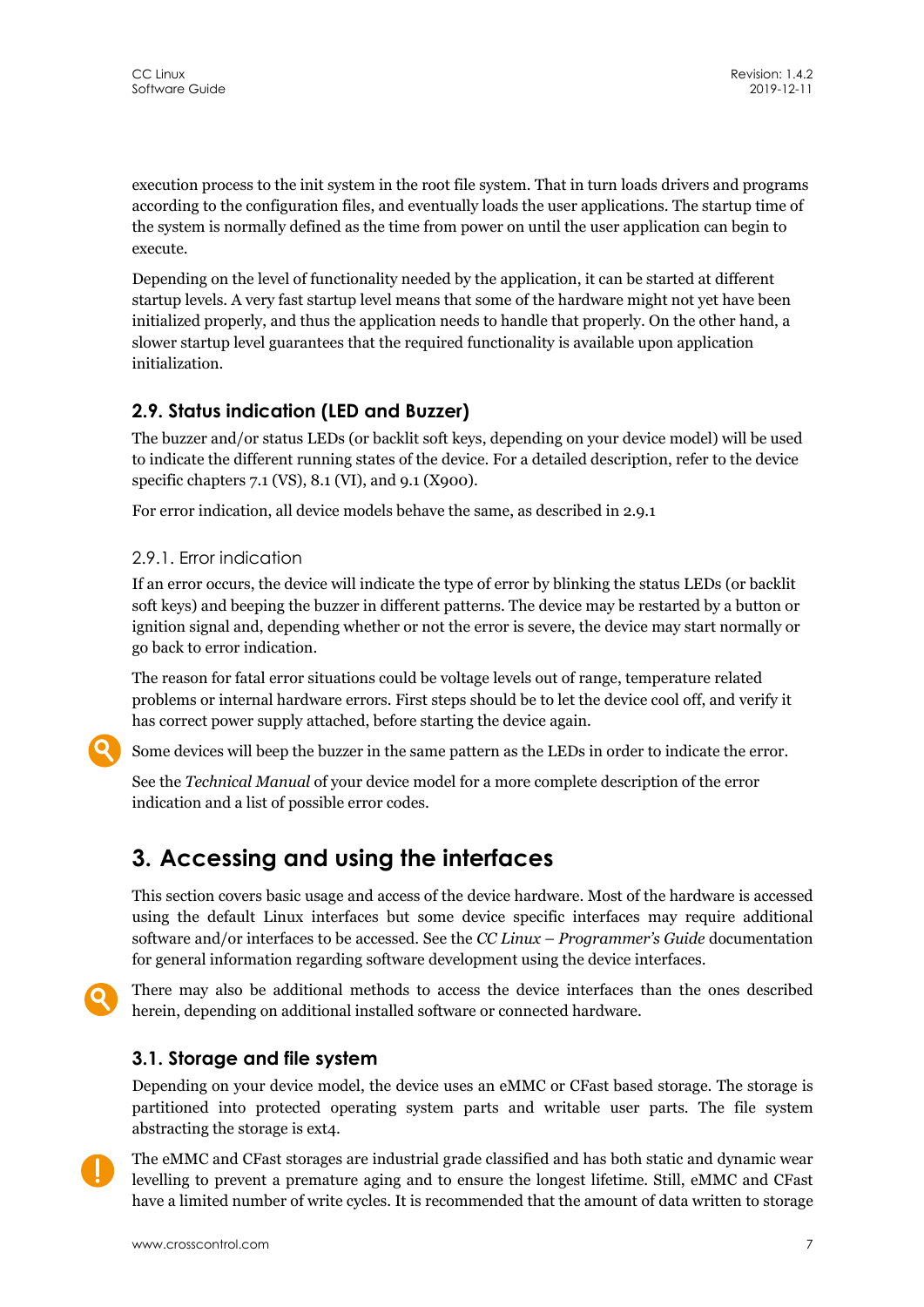is limited within the application. Rather keep information in RAM memory and write larger blocks at one time instead of frequently writing smaller pieces.

There is however a trade-off that an application needs to make here, if the data to be saved is mission critical or not. An application shouldn't cache files in the eMMC/CFast file system, since in case of a sudden power loss, the eMMC's/CFast's writable partition is made write-protected to protect the files from being corrupted. An application needs to be careful when writing large files, as it can cause pro-longed write-protect sequences, which is a potential hazard to the file system and eMMC/CFast.

The eMMC/CFast is partitioned into two root file systems, which are write protected, and one user file system area, which is write enabled by default. The latter area is the preferred location for user software installations, see chapter 5.1. Table 2 and Table 3 show the file system layouts for main and rescue systems respectively.

In both main and rescue mode, any attached USB memory is automatically mounted once inserted. Supported formats for USB-memory include FAT types which is the default format for USBmemories. USB-memory devices are never automatically formatted so if the file system is unsupported, the device will remain unmounted.

| <b>Mount point</b> | <b>Mount status</b> | <b>Media</b>                                    |
|--------------------|---------------------|-------------------------------------------------|
|                    | Read only           | eMMC or CFast                                   |
| /usr/local or /opt | Read-write          | eMMC or CFast                                   |
| /media/usbsda1     | Read-write          | First USB memory, if available                  |
| /media/usbsdb1     | Read-write          | Second USB memory, if available                 |
| /tmp               | Read-write          | RAM memory, for storing temporary files         |
| /var               | Read-write          | RAM memory for storing logs etc. during runtime |

*Table 2: File system layout for main system* 

The /usr/local/ (or /opt, which points to the same storage place), partition of the eMMC/CFast contains some default configuration files, but most of its space is reserved for application programs. It is up to the user to decide which applications to run.

| Table 3: File system layout for rescue system |                     |                                                 |  |  |
|-----------------------------------------------|---------------------|-------------------------------------------------|--|--|
| <b>Mount point</b>                            | <b>Mount status</b> | Media                                           |  |  |
|                                               | Read only           | eMMC or CFast                                   |  |  |
| /media/usbsda1                                | Read-write          | First USB memory, if available                  |  |  |
| /media/usbsdb1                                | Read-write          | Second USB memory, if available                 |  |  |
| /tmp                                          | Read-write          | RAM memory, for storing temporary files         |  |  |
| $/v$ ar                                       | Read-write          | RAM memory for storing logs etc. during runtime |  |  |

## **3.2. CAN**

The device has up to four CAN interfaces with user configurable baud rate and frame type accessible from the CCSettingsConsole application. The CAN interfaces can also be accessed with the Linux operating system standard API SocketCAN. More information can be found in the *CC Linux – Programmer's Guide*.

## **3.3. CAN-FD**

In order to speed up the transfer of larger data, CAN with flexible data rate (CAN-FD) can be used. For legacy integration with existing CAN networks, each CAN-FD port can also be used as a regular CAN port. The CAN-FD interfaces are accessed via SocketCAN similarly as regular CAN.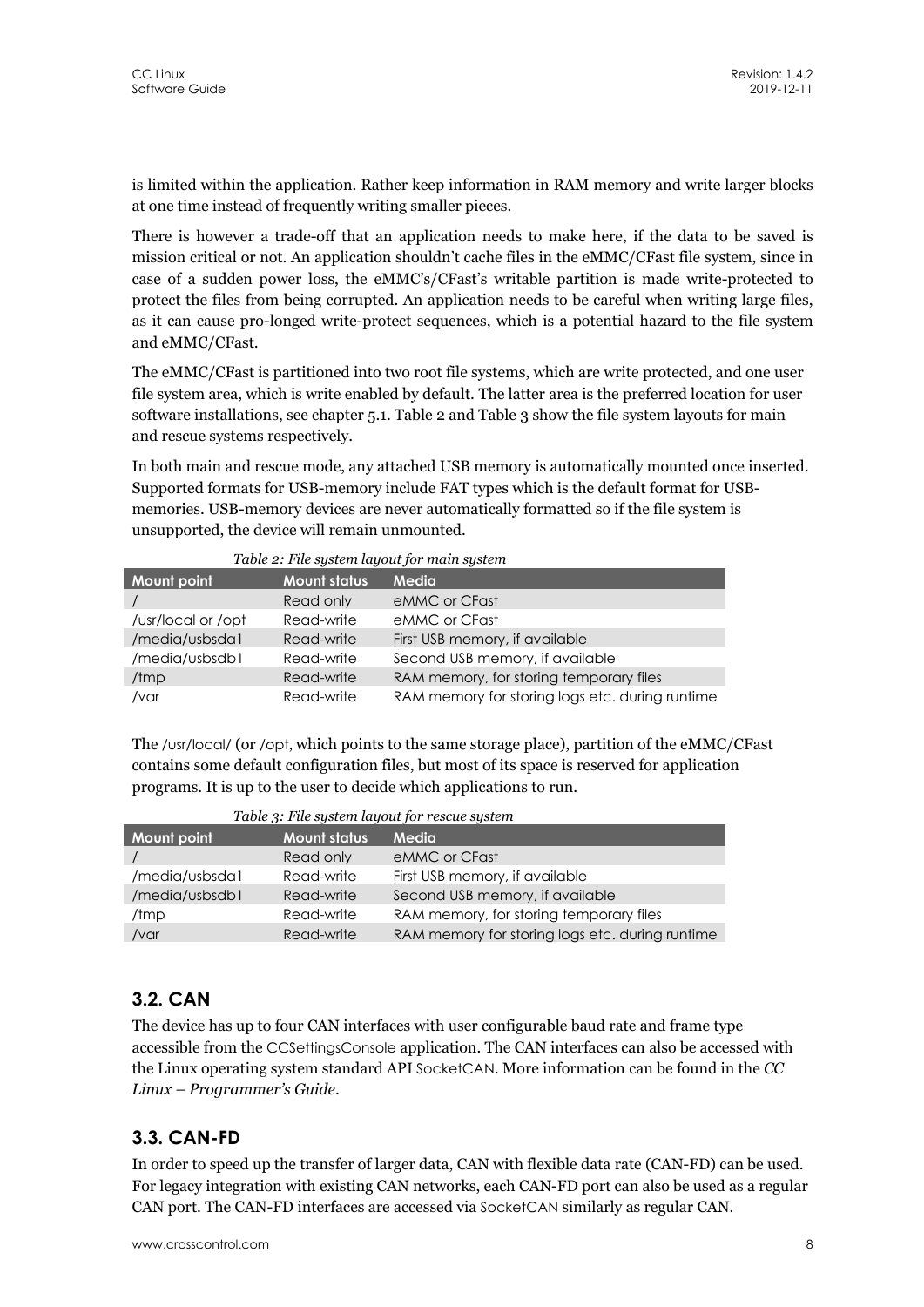

## **3.4. Ethernet**

The device is per default set up to use DHCP for IP address retrieval. The network connection settings can be changed within the operating system settings, i.e. by using the network interfaces file as described in chapter 5.4.1.

Be aware that connecting the device to a network environment can impose a security threat if not taking the required security measures.

### **3.5. USB**

A multitude of peripherals can be connected to the device via USB. For some peripherals, drivers compatible with the operating system must be installed in order to function. For such installations, please contact CrossControl for support in adding a suitable driver, or follow the instruction from the device.

## **3.6. Video in**

The video-in signal can be accessed and controlled using the CCAux API, in Qt using the QMultimedia framework, or directly using gstreamer. The application CCvideo has been developed to provide an example of how to use the video-in signal with QMultimedia in QML, see chapter 4.3.

Video input can be displayed without any significant CPU performance penalty, in one video window instance.

|  | 8900 |
|--|------|
|  |      |

## **3.7. Configurable inputs**

The configurable input channels are available for software developers using the CCAux API. Parts of the functionality available can be viewed or set within CCsettingsConsole for test purposes.

For additional technical details, please see the *Technical Manual* of your device model and the *CCAux API Reference Documentation*.



## **3.8. Analog inputs**

The analog input channels are available for software developers using the CCAux API. The voltage reading can be viewed within CCsettingsConsole for test purposes.

For additional technical details, please see the *Technical Manual* of your device model and the *CCAux API Reference Documentation*.

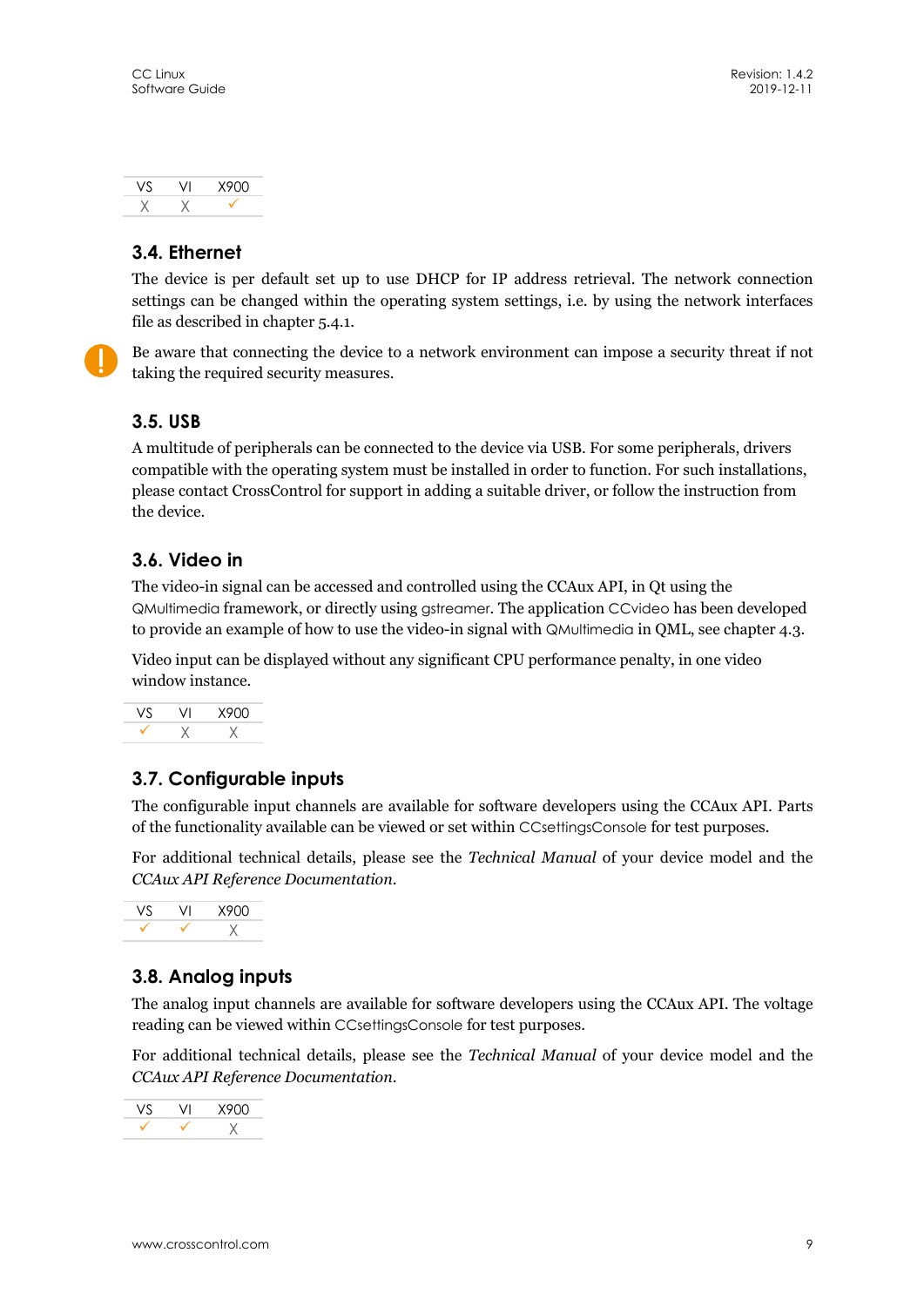## **3.9. Digital Outputs**

The user-settable digital output signals are available for software developers using the CCAux API. The output status can be viewed or set within CCSettingsConsole for test purposes.

Please note that the digital outputs are turned off upon suspend and need to be reconfigured when resuming. The CCAux API function **PowerMgr\_hasResumed** can be called from within the user application in order to detect a resume from suspend event.

For additional technical details, please see the *Technical Manual* of your device model and the *CCAux API Reference Documentation*.

VS VI X900  $\checkmark$   $\checkmark$   $\checkmark$ 

## **3.10. PWM Outputs**

The user-settable PWM output signals are available for software developers using the CCAux API. The output settings can be viewed or set within CCSettingsConsole for test purposes.

Please note that the PWM outputs are turned off upon suspend and need to be reconfigured when resuming. The CCAux API function **PowerMgr\_hasResumed** can be called from within the user application in order to detect a resume from suspend event.

For additional technical details, please see the *Technical Manual* of your device model and the *CCAux API Reference Documentation*.



## **3.11. Backlight**

The device has an adjustable screen backlight intensity level. The backlight functionality can be controlled from CCSettingsConsole, via user software using the CCAux API, and via backlight buttons. For more information on backlight control button options, see chapter 3.15.

The most recent backlight level setting is always used, it is saved between restarts.

## **3.12. Ambient light sensor**

The ambient light sensor measures light levels in front of the device. The ambient light sensor is accessed through the CCAux API. It can also be accessed for diagnostic through CCSettingsConsole.

It is possible to use the ambient light sensor to make a custom, fully automatic, backlight control. Such an automatic backlight control function is included in the device, but it is not enabled by default. It can be set up in CCSettingsConsole or through the CCAux API.



## **3.13. Buzzer**

The device is equipped with a buzzer that can play tones in various frequency and intensity levels. The buzzer is accessed through the CCAux API. It can also be accessed for diagnostic through CCSettingsConsole.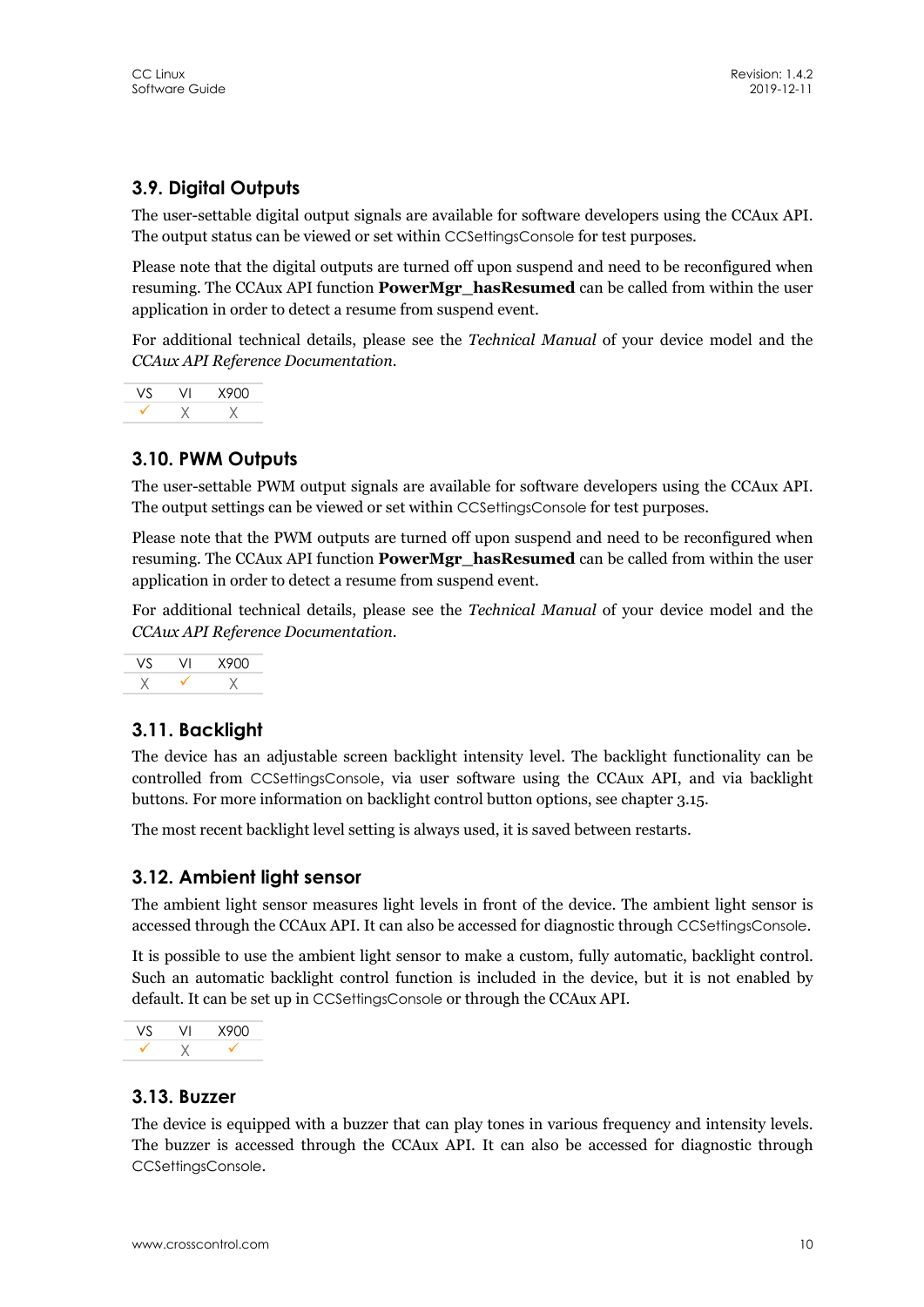Please note that the buzzer is turned off upon suspend and needs to be reconfigured when resuming. The CCAux API function **PowerMgr\_hasResumed** can be called from within the user application in order to detect a resume from suspend event.

**On some device models, the volume can be considered very loud when standing close to the device. Increment the volume gradually and use appropriate ear protection.** 

### **3.14. Temperature sensors**

Several temperature sensors are placed internally in the device. It is possible for an application to retrieve temperature information from the temperatures sensors through the CCAux API.

### **3.15. Buttons**

Depending on your device model there are up to 4 buttons with configurable functionality. The configuration of each button can be set using either CCAux API or CCSettingsConsole. Table 4 lists all available configurations for each device model. For additional details, see your device model's *Technical Manual*.

| Table 4: Available button configurations. Configuration can be set individually for each button. |                                                                                                                                                                                 |           |                     |                 |  |
|--------------------------------------------------------------------------------------------------|---------------------------------------------------------------------------------------------------------------------------------------------------------------------------------|-----------|---------------------|-----------------|--|
|                                                                                                  |                                                                                                                                                                                 |           | Supported on device |                 |  |
| Configuration                                                                                    | <b>Description</b>                                                                                                                                                              | <b>VS</b> | VI                  | X900            |  |
| Only MP action                                                                                   | Button is not handled in SS. The button can be used in<br>user software via the input event API.<br>Button events can be read from the device node<br>/dev/input/event2         | <b>No</b> | Yes                 | No.             |  |
| Start-up trigger                                                                                 | Button is used by SS to trigger a start-up action; powers<br>up the system or wakes up from suspend state (if<br>supported).                                                    | Yes       | Yes                 | Yes             |  |
| Action trigger                                                                                   | Button is used as an action trigger (available actions<br>listed in Table 5.) It is possible to choose one action for<br>short presses and a different action for long presses. | Yes       | Yes                 | Yes             |  |
| Start-up &<br>Action trigger                                                                     | Button is used as both Start-up and Action trigger.                                                                                                                             | Yes       | Yes                 | Yes             |  |
| <b>BL</b> decrease                                                                               | Button decreases display backlight intensity.                                                                                                                                   | No.       | Yes                 | No <sup>1</sup> |  |
| <b>BL</b> increase                                                                               | Button increases display backlight intensity.                                                                                                                                   | No        | Yes                 | No <sup>1</sup> |  |
| BL decrease &<br>start up                                                                        | Button decreases display backlight intensity and acts as<br>a start-up trigger.                                                                                                 | No.       | Yes                 | No.             |  |
| <b>BL</b> increase &<br>start up<br>$\mathbf{v}$ .                                               | Button increases display backlight intensity and acts as a<br>start-up trigger.<br>$\mathbf{v}$                                                                                 | <b>No</b> | Yes                 | <b>No</b>       |  |

*1X900 has dedicated buttons for BL increase and decrease.*

*Table 5: Available actions for short/long presses on a button configured as an 'action trigger'. Actions are set globally for all buttons.* 

| .<br>Action |     | Supported on device |      |
|-------------|-----|---------------------|------|
|             | VŚ  | V                   | X900 |
| No action   | Yes | Yes                 | Yes  |
| Shutdown    | Yes | Yes                 | Yes  |
| Suspend     | Νo  | Yes                 | Yes  |

## **3.16. RS232 external serial port**

There is one external RS232 port which can be accessed via /dev/ttyExt0.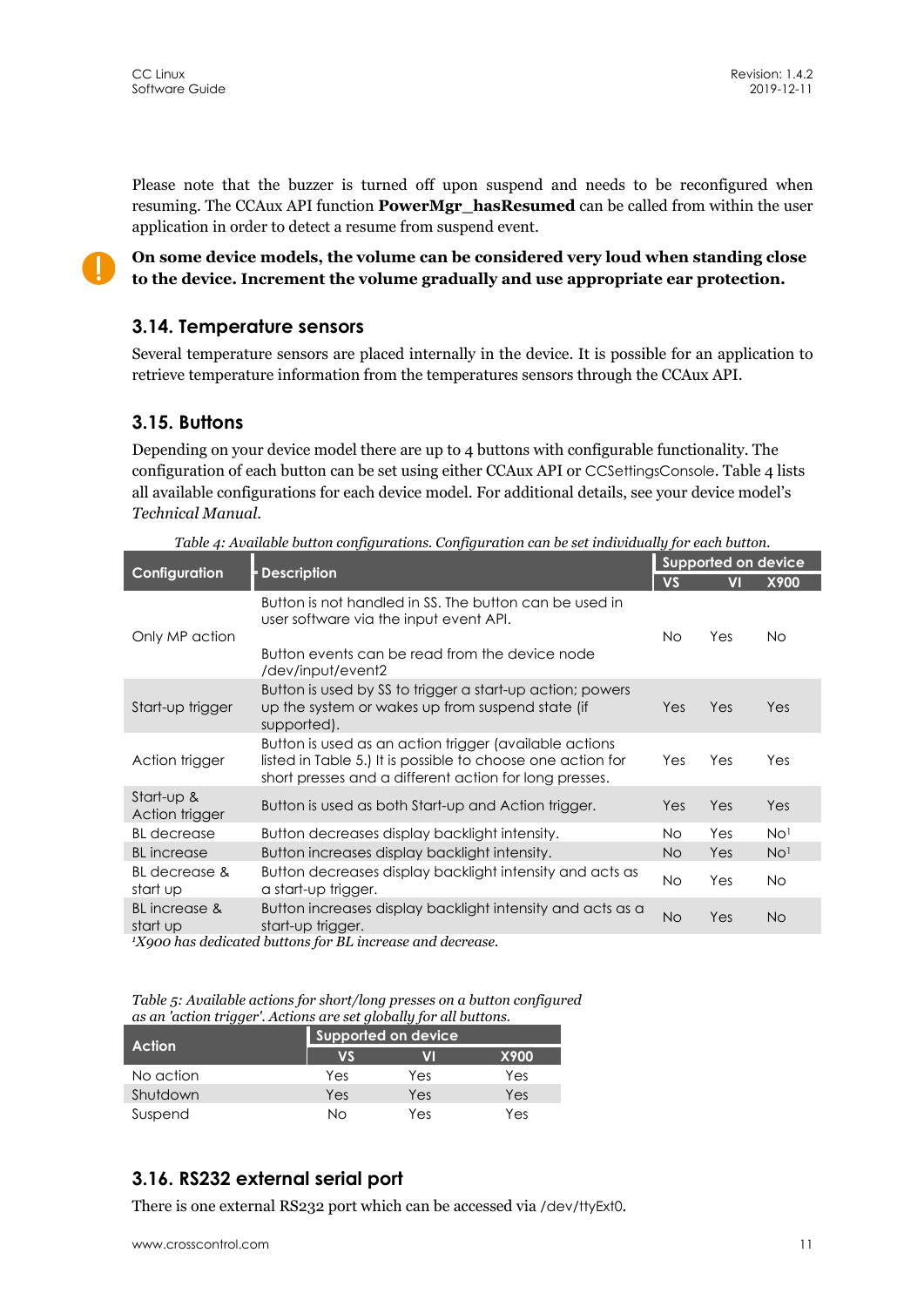|  | X900 |
|--|------|
|  |      |

## **3.17. RS485 external serial port**

There is one external RS485 port which can be accessed via /dev/ttyExt1.

|  | 900 |
|--|-----|
|  |     |

## **3.18. Speaker**

The speaker is controlled using the normal operating system functionality from the ALSA libraries, including sample applications. The audio device is identified as Cirrus Logic HD Audio*.*

|  | X900 |
|--|------|
|  |      |

## **3.19. Audio Out**

The audio out is controlled using the normal operating system functionality from the ALSA libraries, including sample applications. The audio device is identified as Cirrus Logic HD Audio*.*

VS VI X900  $X$   $X$   $Y$ 

## **4. Pre-installed applications**

In addition to the standard Linux utilities the device comes pre-installed with a few CrossControl developed applications. The purpose of the pre-installed applications is to provide a quick and easy overview of the device's function and enable easy device control.

## **4.1. CCLauncher**

By default, the graphical application CCLauncher is launched when the device is started. This application supports the user with a GUI for simple tasks and information until it can be replaced with the proper user defined application. If you access the terminal from the CCLauncher on a VS or X900 device the user is granted superuser access without the need to login.

The replacement of CCLauncher is described in chapter 5.7.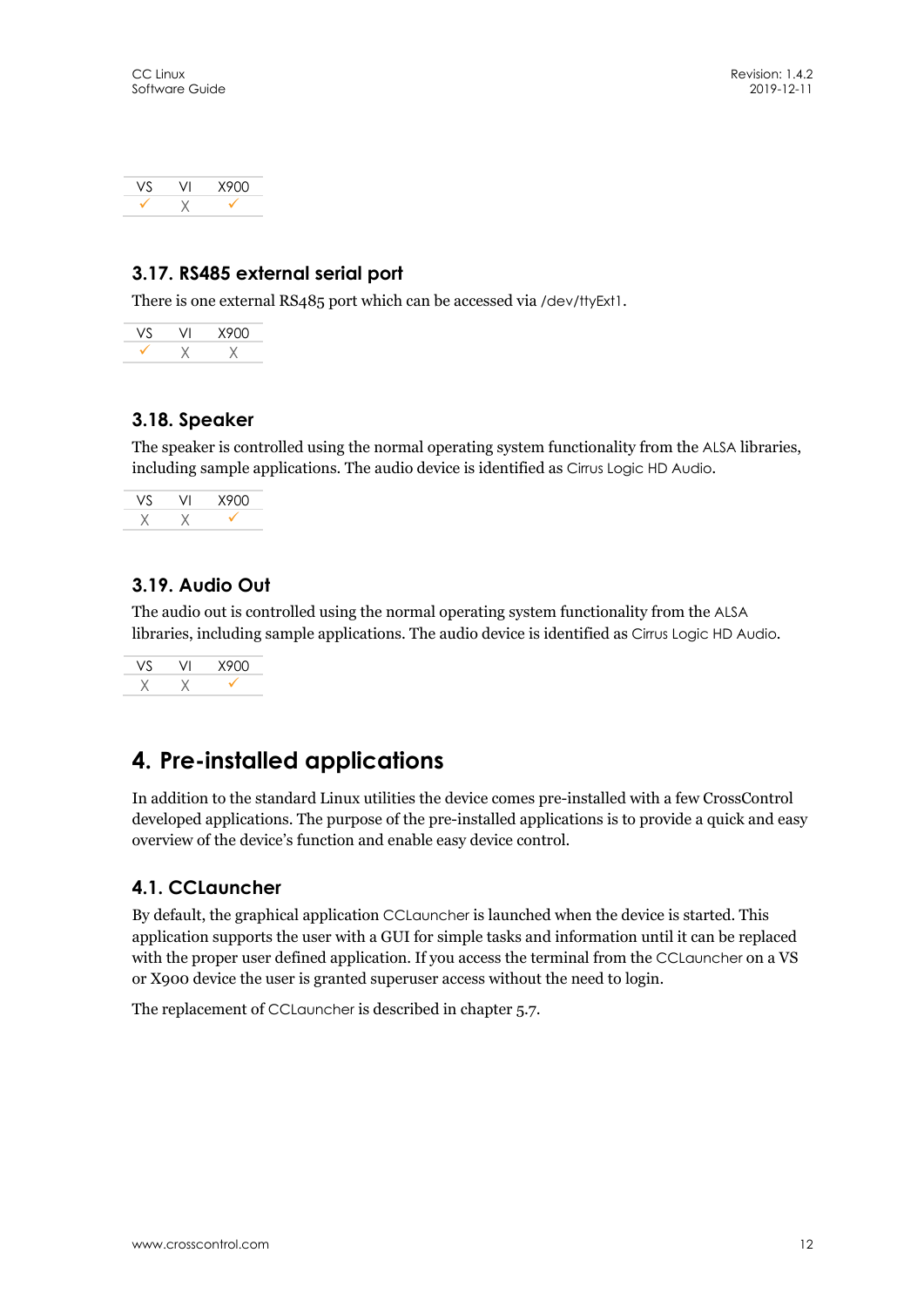

*Figure 2: CCLauncher running on VS Figure 3: CCLauncher running on VI* 

## **4.2. CCSettingsConsole**

CCSettingsConsole is a console application for controlling the device settings (LED and buzzer settings, on/off behavior, etc.) using the CCAux API.



#### **CCSettingsConsole can be used to alter the way the device starts up or shuts down, update firmware and change important settings. Only change these settings if you know what you are doing.**

CCSettingsConsole can be run either remotely over ssh or locally by connecting a keyboard to the device and opening a terminal from CCLauncher.

To get a description of how to use the application, run the following command:

#### \$ sudo ccsettingsconsole --help

Settings are grouped into categories like LED, buzzer and Diagnostics, to name a few. The following command is helpful to get a complete list of available categories their possible settings:

```
$ sudo ccsettingsconsole --list
```
For *each category* it is possible to:

• read all current settings at once:

\$ sudo ccsettingsconsole --category

• read one setting:

\$ sudo ccsettingsconsole --category --setting

• set one setting:

\$ sudo ccsettingsconsole –category --setting=value

## 4.2.1. Buzzer settings example

As an example, run the following command to get the current buzzer settings:

\$ sudo ccsettingsconsole --buzzer Buzzer Frequency: 2600 Buzzer Volume: 400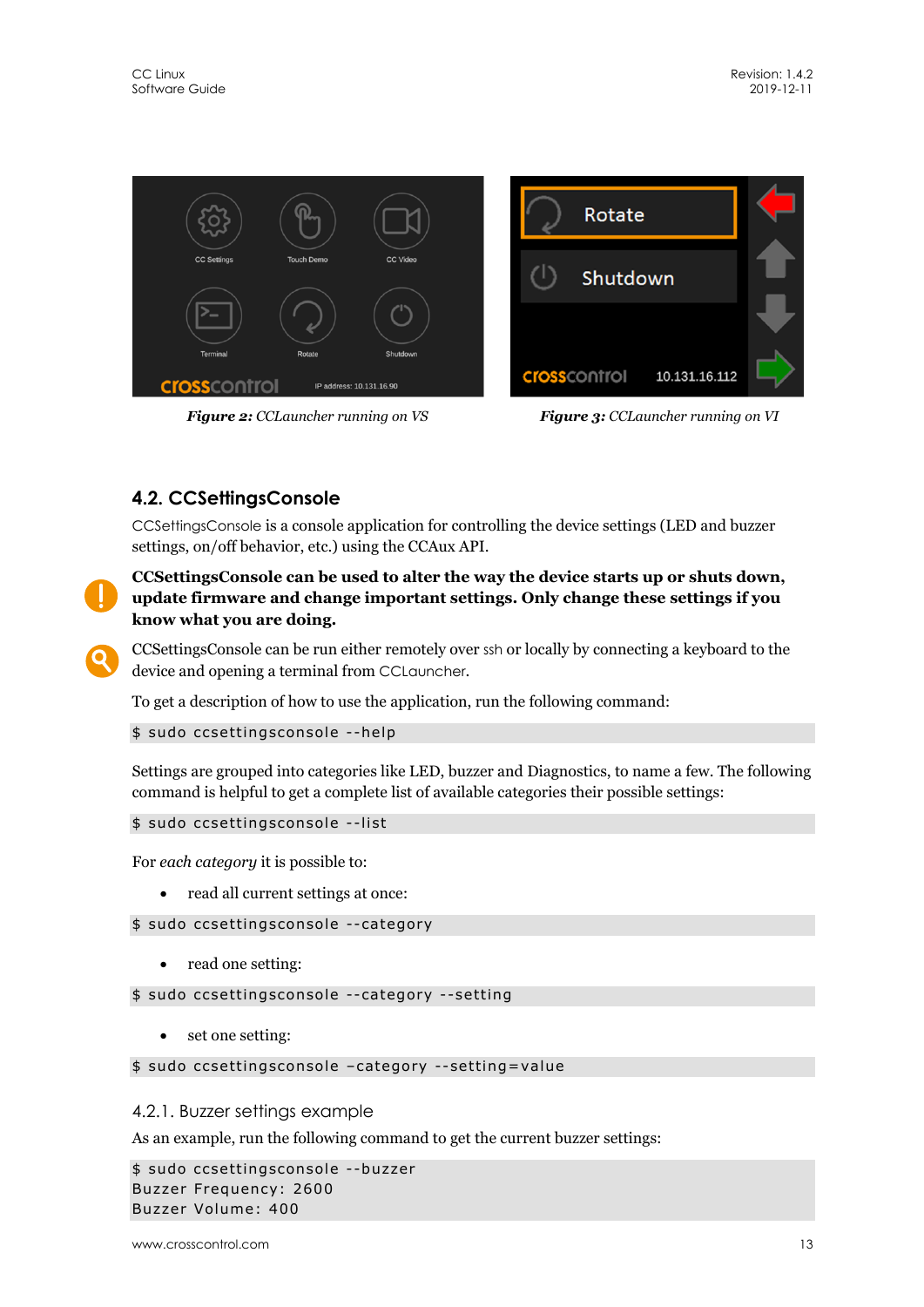#### Buzzer status: Disabled.

And the following to change the buzzer settings to 1000 Hz frequency, volume 200, enabled:

```
$ ccsettingsconsole --buzzer --frequency=1000 
Buzzer frequency set to: 1000 Hz. 
$ ccsettingsconsole --buzzer --volume=200 
Buzzer volume set to: 200 
$ ccsettingsconsole --buzzer --status=Enable 
Buzzer status set to enable.
```
## **4.3. CCSettings**

As a compliment to CCSettingsConsole, there is a graphical version, CCSettings. Features unsupported by the device are greyed out.

**CCSettings can be used to alter the way the device starts up or shuts down, update firmware and change important settings. Only change these settings if you know what you are doing.** 

VS VI X900 X



*Figure 4: Main menu of CCsettings application running on VS.* 

## **4.4. CCvideo**

CCvideo is a pre-installed application for viewing the device video-in signal. The CCvideo application is written in QML using the QMultimedia framework in Qt. Any additional user application can implement video with ease using the same approach.

Additionally, the video stream and settings are available through CCAux API, to be used with non Qt applications or QWidget applications.

|  | 8900 |
|--|------|
|  |      |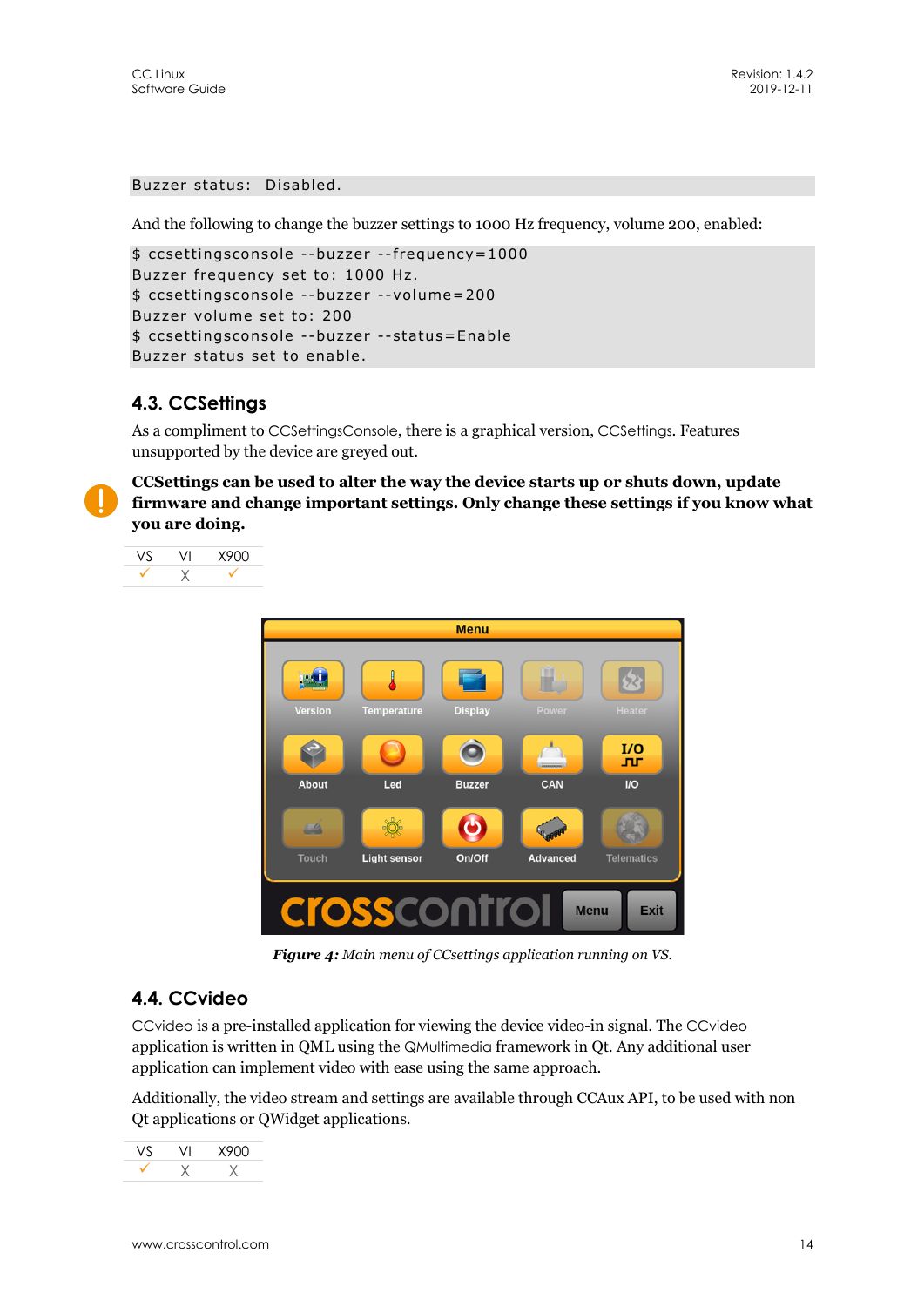### 4.4.1. Using CCVideo

When starting CCvideo the main window will be shown as illustrated in **Figure 5**. This window displays the video signal, control menu and a video overlay in the form of the CrossControl logo.

The application allows for camera on/off, still image capture, gallery, video rotation and video scaling.



The captured image is stored in /opt/ccvideocaption.jpg and is overwritten upon each new caption in order to save user space.



*Figure 5: CCvideo application running on VS* 

## **4.5. CCMultitouchDemo**

CCMultitouchDemo is an example application showcasing the two-point multitouch capabilities of the device.





*Figure 6: CCMultitouchDemo application running on VS*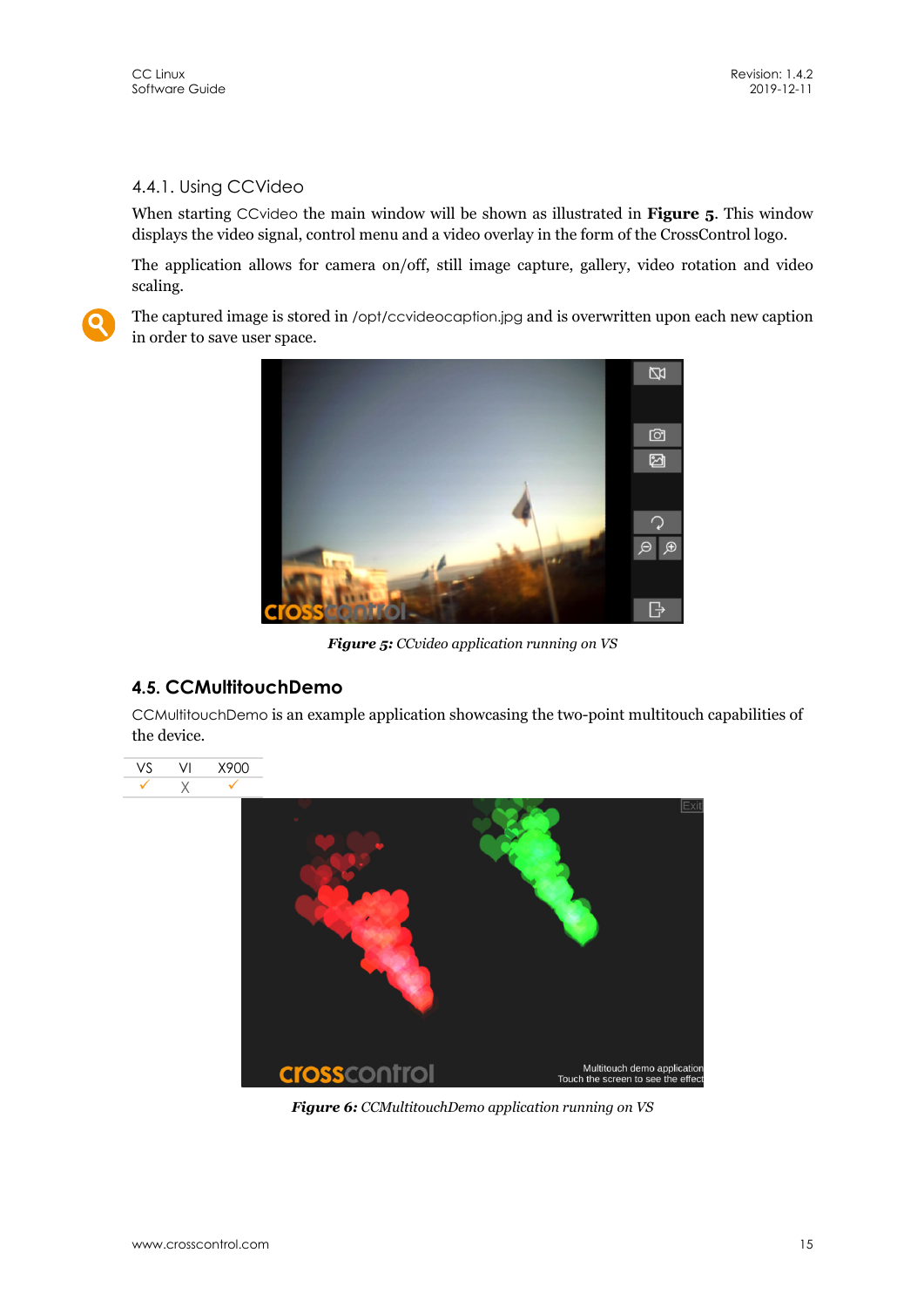## **4.6. CCVNCServer**

The image includes the libVNC library for both server and client side. Additionally, a vnc server application is preinstalled on the device, ccvncserver. The application currently supports mouse input only. To use ccvncserver, follow the instructions below.

On the device:

#### \$ ccvncserver

On the client PC, use vncviewer (or any other preferred VNC client software):

\$ vncviewer <IP of device>

The framebuffer-vncserver can be passed the following (optional) parameters:

| --passwd=  | Set password, default none.                                     |
|------------|-----------------------------------------------------------------|
| --port=    | Set port, default 5900.                                         |
| --viewonly | Disable transfer of mouse events from the client to the server. |
| --verbose  | Enable more verbose messages                                    |

## **4.7. CCAux daemon**

The CCAux daemon (ccauxd) is a background service designed to:

- Read status and event requests from the SS and initiate system restart and shutdown sequences, for example events triggered by button presses.
- Set the button status LED (or backlit soft keys) according to a predefined set of rules.
- Manage automatic backlight levels.
- Implement the PowerMgr feature set, which is configurable from the CCAux API.

The daemon can be removed if necessary functionality is implemented in user software.

## **5. Software configuration possibilities**

This section describes specific details for the configurability of the software components in the system, such as default configuration files, startup scripts and networking settings.

#### **5.1. Installing new drivers, applications and system packages**

All additional software or user files should normally be installed and stored under the user partition /opt (or /usr/local), which is mounted read-write. Under /opt, a limited set of standard directories are found which are always writable.

#### 5.1.1. Mounting user partition in rescue system

Normally, the user partition is not mounted in the rescue system. If access to the user partition is needed from the rescue system it can be mounted to /opt manually:

For VS and VI:

```
$ sudo mount /dev/mmcblk0p4 /opt
```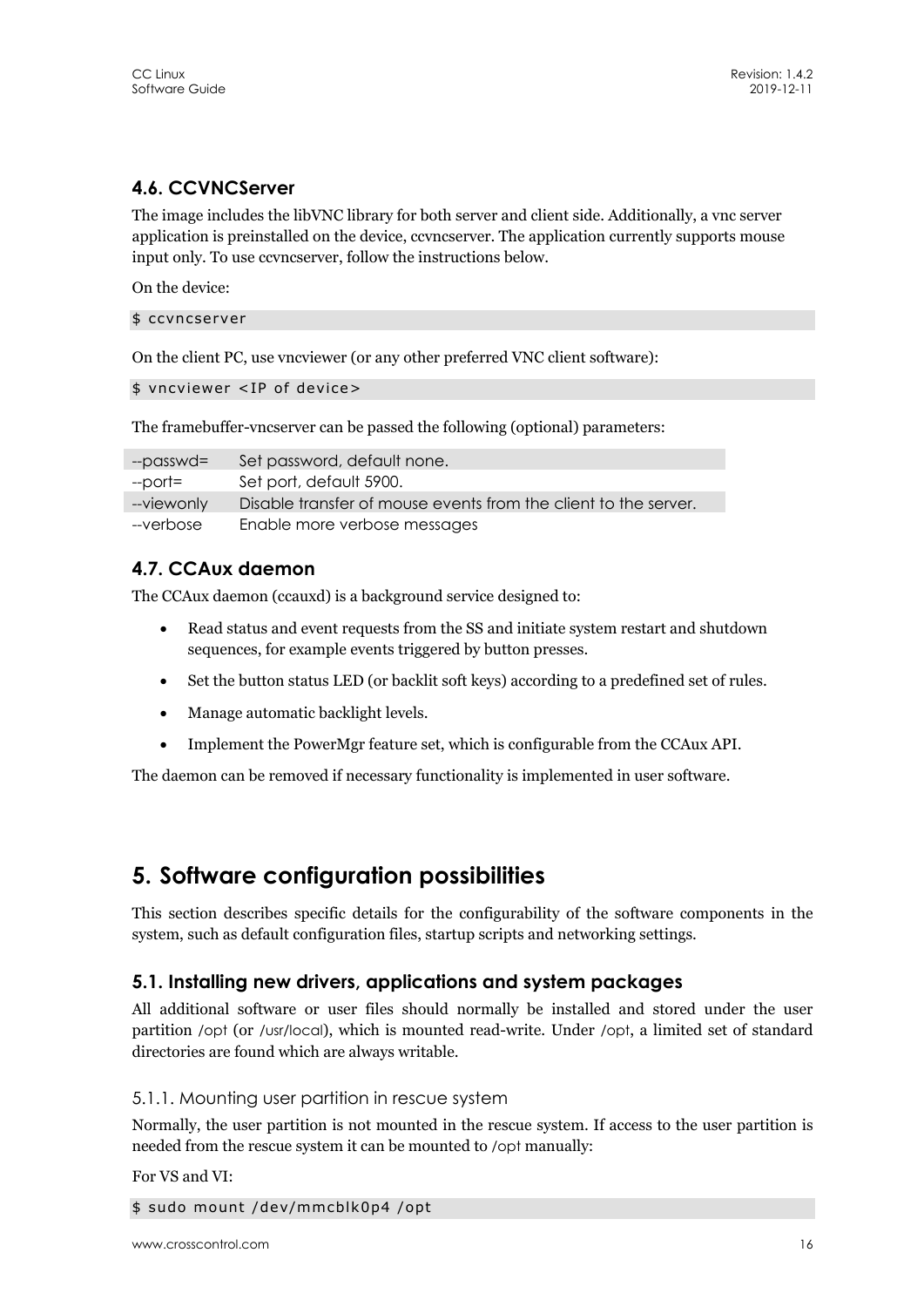For X900:

#### \$ sudo mount /dev/sda4 /opt

When changes are done, unmount using:

\$ sudo umount /opt

#### 5.1.2. Remounting file system in read-write mode

In very rare cases, editing write-protected files may be required. It is possible to temporarily mount the file system writeable, to allow edit of protected files, using the following commands.

```
$ sudo mount –o remount,rw /
```
Important: remember to use the following command to remount the file system as write protected again, before shutting down or restarting the device. Note that any changes to the write-protected file system will be overwritten when performing an operating system upgrade.

\$ sudo mount –o remount,ro /

#### 5.1.3. User libraries

To install additional shared libraries, install the library files into */opt/lib/*. Then, update the used library cache file by executing the following command:

```
$ sudo ldconfig -C /opt/etc/ld.so.cache
```
If additional library file locations are needed, the paths of these can be added to above command as parameters. The environment variable *\$LD\_LIBRARY\_PATH* can also be used for finding library files not in the cache.

Library cache file is never automatically updated. But if the file does not exist at system start-up, it is re-created with default version containing information only about the standard libraries.

#### 5.1.4. User binaries

Additional binaries such as customer application software or additional open-source solutions are preferably installed to */opt/bin/* or */opt/sbin/*. These directories are available in the standard path, adding binaries to these locations does not require an update to the *\$PATH* environment variable.

If additional levels of binaries are required, the *\$PATH* environment variable must be updated through a start-up script.

#### 5.1.5. Start-up scripts

The user has the possibility to start applications and scripts by modifying or adding start-up scripts. When the kernel is started, the start-up script rc located in /etc/init.d/ is executed. Normally, this script reads start-up scripts under /etc/rcX.d/*,* depending on the actual run level X. See Table 6 for a short description of Linux run levels.

| <b>Run level</b> | Mode        | <b>Description</b>                                                   |
|------------------|-------------|----------------------------------------------------------------------|
|                  | Halt        | Shutdown                                                             |
|                  | Single-user | Administrative tasks                                                 |
|                  | Multi-user  | Does not configure network interfaces nor export network<br>services |
|                  |             |                                                                      |

#### *Table 6: Linux run levels*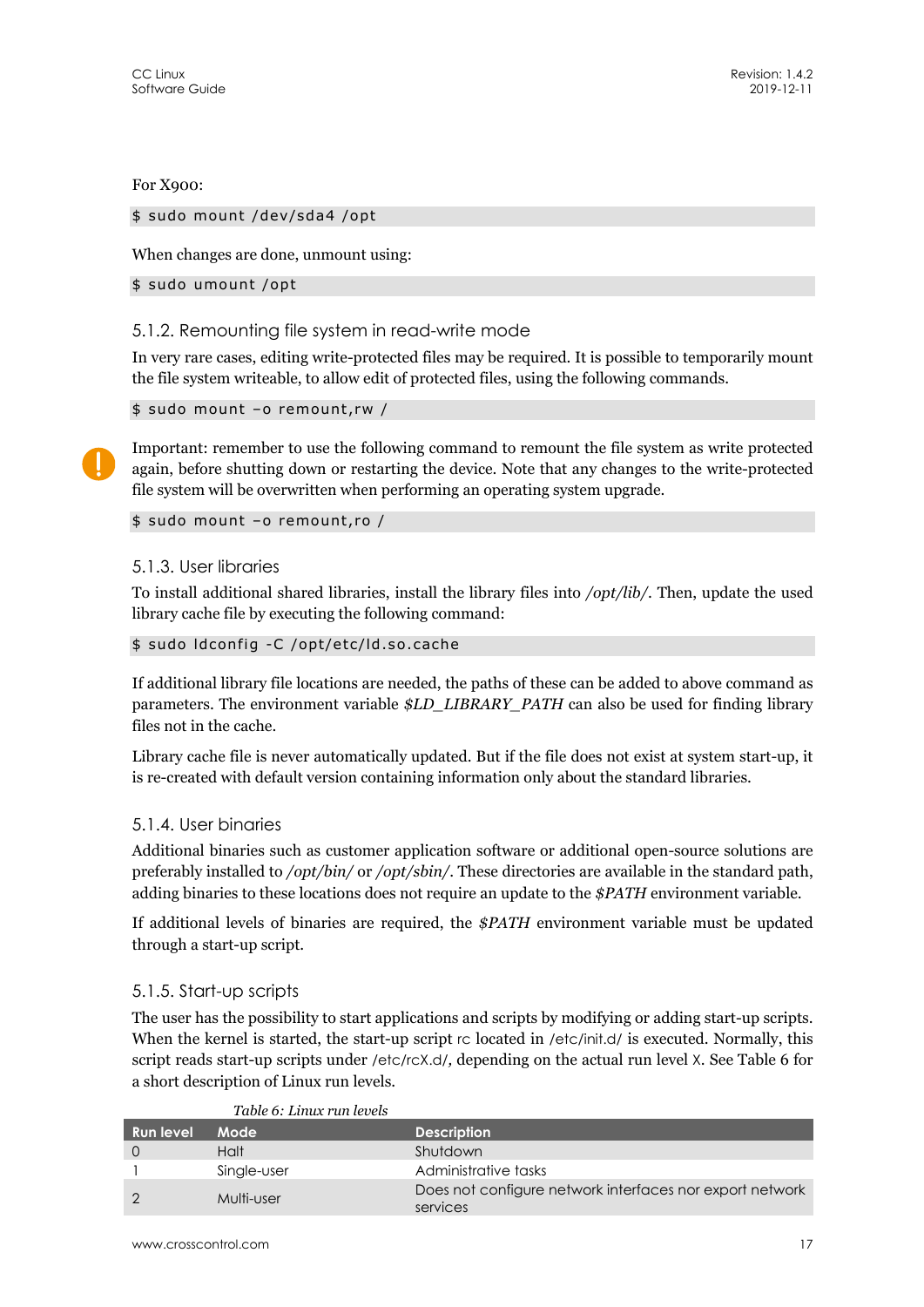|             | Multi-user with networking Start the system normally |                                      |
|-------------|------------------------------------------------------|--------------------------------------|
| -4          | Undefined                                            | Not used/User-definable              |
| $5^{\circ}$ | GUI                                                  | Same as runlevel 3 + display manager |
| -6          | Reboot                                               | Reboots the system                   |

The default run level is 5, so applications should at least have startup scripts for this run level. The rc script has been modified to parse additionally start-up scripts found in /opt/etc/rcX.d/ as well as standard system scripts. The parsing is done in a temporary directory, so scripts from each source location are interleaved depending on their respective names as described below.

To start applications in run level 5, create a script located in /opt/etc/rc5.d/ that starts the desired applications. This is the default run level. Each script must be named SXXname, where XX is two digits and corresponds to the order of the script execution.

Note that these scripts are usually sourced, so no exit should be performed within these scripts, nor should any application lock the scripts by not performing proper spawning or forking.

The scripts should follow the correct format for the start-stop system to work correctly. For more information on how the scripts should be created, see standard reference documentation for run command scripting.

Run level 6 is dedicated for shutdown. When the device is shutting down the scripts from /etc/rc6.d/ and /opt/etc/rc6.d/ are executed to perform last clean-up actions. Required naming and execution order rules comply with start-up level 5.

## **5.2. Text editor**

The console text editor nano is available per default for text editing, as well as the vi editor.

## **5.3. Terminal**

It is possible to access a local device by connecting an external keyboard to the device and opening an on screen terminal by pressing down ctrl+alt+F4 keys. The login credentials are stated in chapter 2.1.

## **5.4. IP address configuration**

There are several ways of setting the IP address of a device. The default method is DHCP, but a static IP address can also be used. This can be done through the network interfaces configuration file.

#### 5.4.1. File method for IP address configuration

The network interfaces file is located in read-only storage but is linked to a file in the writable /opt partition so that it can be edited. This method requires knowledge about the interfaces file format, but a sample is given below.

\$ sudo nano /etc/network/interfaces

Sample of interfaces file setting static IP address:

```
auto lo 
iface lo inet loopback
```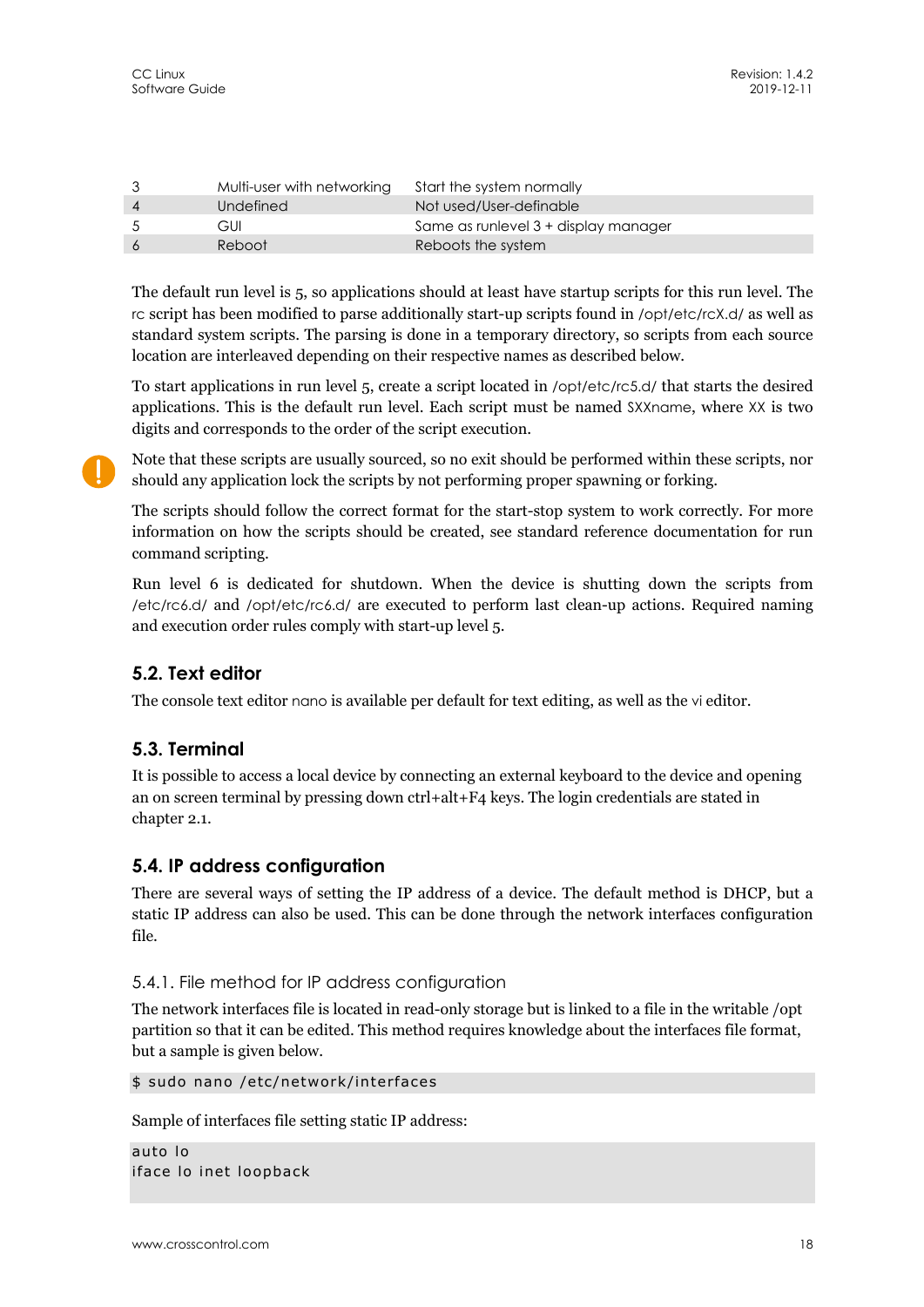auto eth0 iface eth0 inet static address 192.168.2.185 netmask 255.255.255.0 gateway 192.168.2.254

Once the file has been edited, it is recommended to either reboot the device, or to bring the network interfaces down and up again, for the IP address configuration to take effect:

\$ sudo ifdown eth0 \$ sudo ifup eth0

### **5.5. Remote access**

The methods described in this chapter require an IP address being assigned to the device.

5.5.1. SSH

To connect to the device from a host, issue the following command (and give password when asked):

\$ ssh ccs@X.X.X.X

To connect to a host from the device, issue the following command:

~\$ ssh Username@X.X.X.X

Above X.X.X.X is known as an SSH server IP address, with username Username. A password might be necessary.

![](_page_18_Picture_13.jpeg)

#### **Please note that root access over SSH is disabled.**

Access can be re-enabled using the SUDO command. The default login and password can be found in chapter 2.

5.5.2. SCP

To copy a file to the device (while on the host) use the following command (and give password when asked):

\$ scp File1 ccs@X.X.X.X:/opt/File

To copy a file from the device (while on the host) use the following command (and give password when asked):

\$ scp ccs@X.X.X.X:/opt/File File

To copy a file to the host (while on the device), use the following command:

~\$ scp File Username@X.X.X.X:File

To copy a file from the host (while on the device), use the following command:

~\$ scp Username@X.X.X.X:File File

Above X.X.X.X is known as an SSH server IP address, username *Username*. A password might be necessary.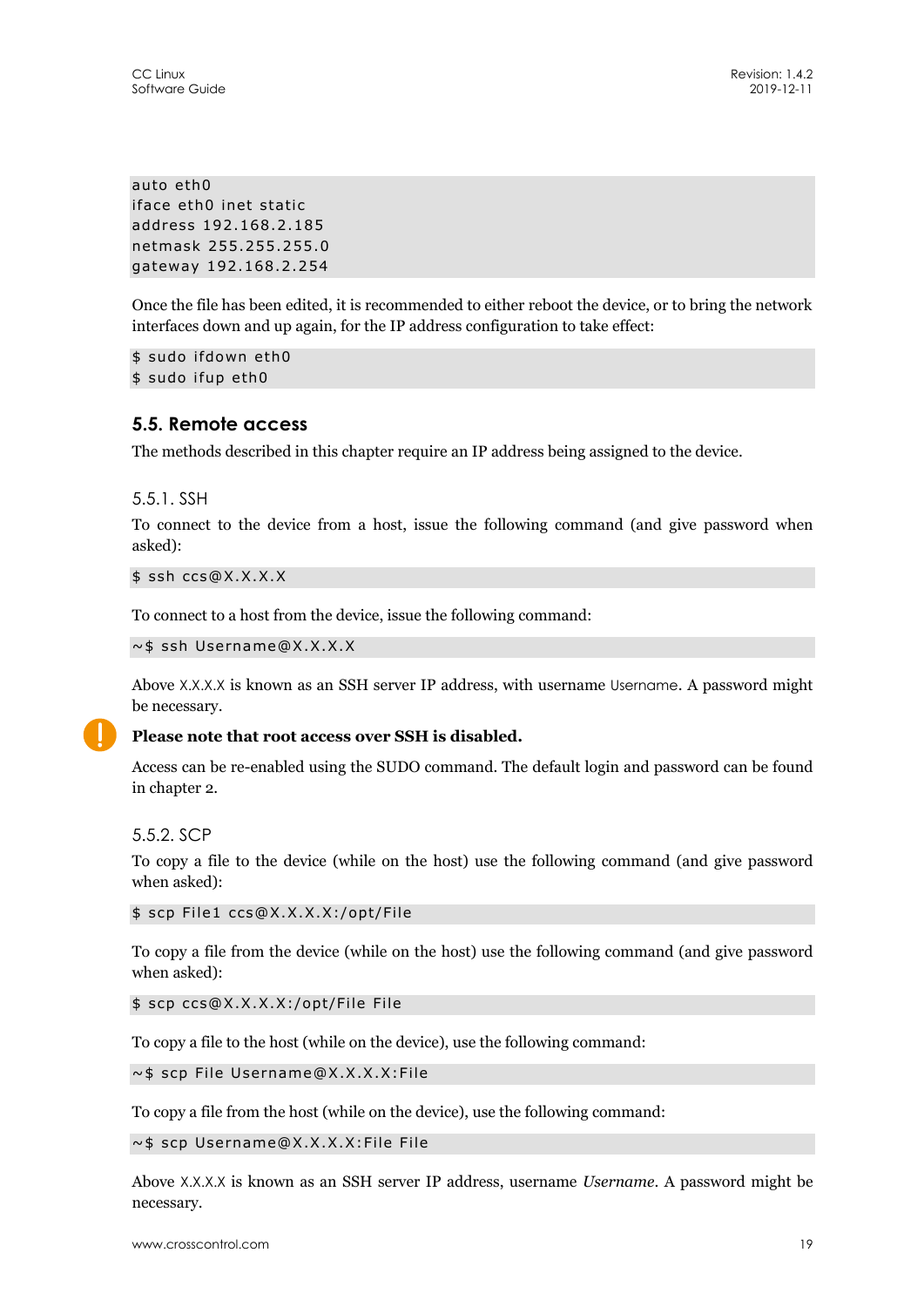#### 5.5.3. Password-free login for SSH and SCP

Even though the ccs user is password protected, SSH-connections can be configured to connect without password, using identity files. This method is mainly useful for remotely executed scripts or similar.

On the connecting host (not the target device), execute the command below and enter an empty passphrase when prompted.

~\$ ssh-keygen -t rsa -f vs\_rsa

Copy (or append) the created *vs\_rsa.pub* file into target device as a */etc/ssh/authorized\_keys* -file. Note, this method needs to be done with root file system mounted as read-write.

Move the *vs\_rsa* file to a usable location (e.g. *~/.ssh/* )

Either configure the id-file into use in *ssh\_config* or assign it when executing **ssh** or **scp**.

```
~$ ssh -i ~/.ssh/vs_rsa ccs@X.X.X.X
```
#### 5.5.4. Remote command execution

After password-free login is enabled, any commands can be started remotely without login.

 $\sim$  \$ ssh ccs@X.X.X:X "Is -al /opt/"

If starting services or background tasks, append "*&*" to command between quotes.

#### **5.6. Weston Graphics**

The graphics framework uses the Wayland protocol reference implementation Weston for graphics operations. Wayland is fast and efficient, and is used by all major Linux desktop systems, giving it vast standard support in the Linux user space world.

For instance, Qt has a plugin that enables the Qt libraries to be built for Weston. For Qt applications the impact for that means that it simply needs to be started with a specific flag, -platform wayland-egl, and built with the correct development libraries. In *CC Linux*, this flag has been set to the default graphics framework, hence there's no need to pass the flag.

Weston includes a windowing system, enabling several applications to be run overlapped.

#### 5.6.1. Graphical application launch

In order to launch a graphical application on Weston, the XDG\_RUNTIME\_DIR environment variable needs to be set. This can easily be done by either adding the following line to the application's startup script, or running it from the command line before launching the application:

#### export XDG\_RUNTIME\_DIR=/run/user/root

#### 5.6.2. Fixed window position

By default, Weston will place any opened window at a random position. In order to overrun this feature, Weston has been patched to read window coordinates from the file /tmp/weston\_fixed\_coordinates. If it doesn't exist, or if coordinates provided are negative, it will revert to using the default random positioning. The file needs to be overwritten with new coordinates for each window to be opened at a new position. A typical use case for this feature is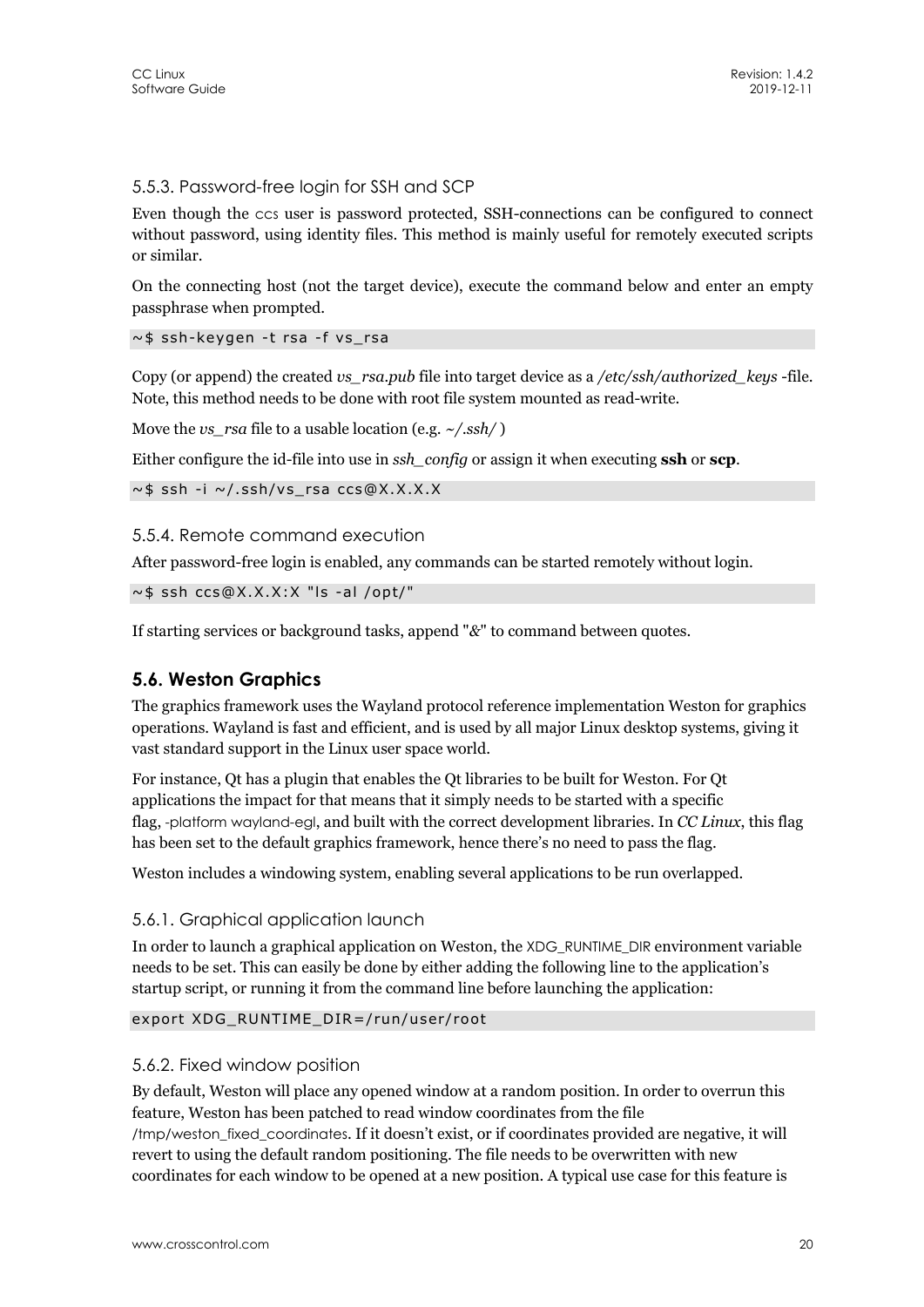showing two windows split screen. Following is an example script which opens two application windows; a pdf-reader at position (0,0) and a text editor at position (640,0):

```
#!/bin/sh
```
echo "0 0" > /tmp/weston\_fixed\_coordinates /usr/bin/qpdfview &

sleep 5

```
echo "640 0" > /tmp/weston fixed coordinates
/usr/bin/weston-editor &
```
## **5.7. Default startup application**

As mentioned in chapter 4.1, the device has a GUI application that is started by default. A user can (and should) disable or simply edit the default startup application script, i.e. the init script found at /opt/etc/rc5.d/S10cclauncher. This init script is automatically run when entering run level 5 (during boot) or run level 6 (during shutdown/reboot).

Note: This script is part of the rc script solution mentioned in chapter 5.1.5. Make sure the correct script behavior is met; otherwise it can break the device startup procedure.

To disable the default startup application init script, do the following:

```
Remove the script: 
$ sudo rm -f /opt/etc/rc5.d/S10cclauncher
```

```
Replace it with an empty script 
$ sudo touch /opt/etc/S10cclauncher
```
![](_page_20_Picture_13.jpeg)

Simply removing the script will not work as the system automatically creates the script if it does not already exist.

## **5.8. Boot splash**

*CC Linux* comes with a default boot splash screen containing a black background with a white progress bar. The boot splash used is called psplash; third party software released under the GPL2 license. If desired, it is possible to add a picture/logo and change the colors of the boot splash. In order to do so, the psplash source code needs to be modified and the binaries recompiled. Please refer to the document *CC Linux - change boot splash appearance* which can be found at the Knowledge base on the CrossControl support site.

## **5.9. Serial Number Broadcast configuration**

The device can identify itself over the IP network by sending out its serial number as a broadcast IP packet. The Serial Number Broadcast (SNB) service is started by default at the device boot-up and will broadcast a specific identification message to the local network every fifth second. The frequency of the broadcast can be modified and the service can be completely disabled using the configuration file /opt/etc/ccsnb.conf. Default values are used if any value is unset or the file does not exist.

```
# Serial Number Broadcast – configuration. 
# Lines beginning with '#' are comments. Unnecessary options can be omitted.
```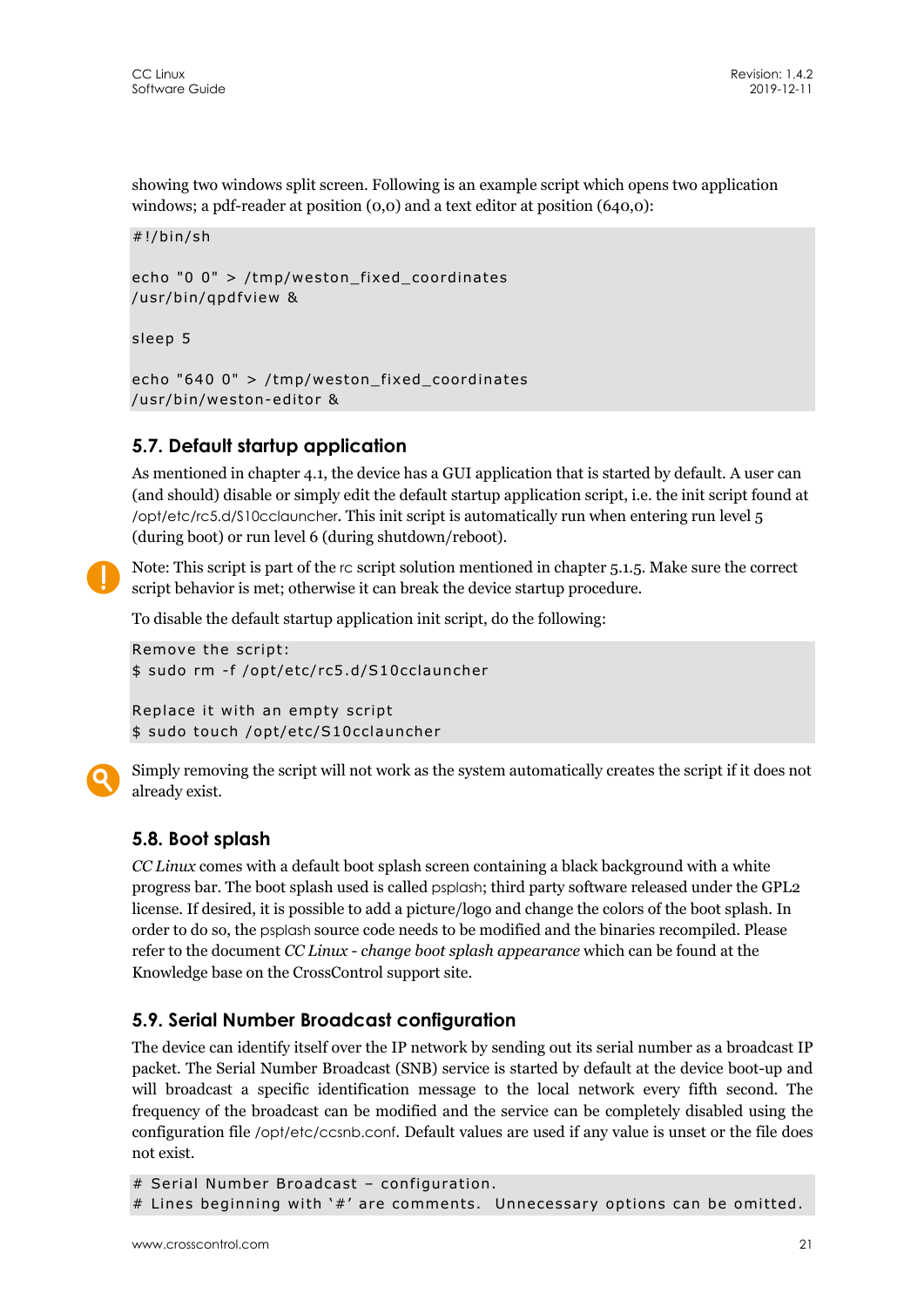```
# Message send interval in seconds 
INTERVAL=5 
# Service disable switch (DISABLE|OFF|0) 
#ACTIVE=DISABLE 
# Advanced features only. Use with discretion. 
# 
# Firmware-field is auto discovered, but can be overwritten. String value 
#FIRMWARF=1.0.0
# 
# UnitType, if unset '0' is used. String value 
UNITTYPE=VS
```
## **5.10. USB memory installer**

If a USB memory is inserted after start up, it is possible to activate a run time hook to enable automatic software execution. For instance, this function is suitable for production time installers, or automated SW updates, see chapter 6.5.

To activate the automatic execution, add a script named cc-auto.sh to the root of a FAT16/32 formatted USB memory. CC Linux is configured to automatically run any script with this name at insertion of USB memory. By placing commands which copy new applications and perform updates and installations in that script, this feature can be used for creating auto-update of user and system software. There are no specific limits on what user can do with cc-auto.sh file, but it is recommended that all desired commands are applied within the cc-auto.sh script process.

![](_page_21_Picture_6.jpeg)

Note: some Windows based editors will leave Windows EOL characters in edited files, including scripts. Such characters may or may not affect the execution of this type of script.

![](_page_21_Picture_8.jpeg)

The cc-auto.sh script automatically gets an argument from the OS containing the path to where the USB memory is mounted. Never use absolute paths to the USB memory from within cc-auto.sh as the path may vary.

#### **5.11. Video files playback**

Video file playback is supported by the gstreamer multimedia framework, which supports multiple video (MPEG2, H.264/AVC, DivX, Xvid) and container formats (MPEG, AVI, mkv). Each supported kind of video can be played with the command:

```
$ gst-launch-1.0 playbin uri=file://path-to-file
```
This command can also be used to play video files over a network and plays the file automatically so it can be launched from a script. For custom applications, gstreamer-1.0 C API can also be used, see documentation at [5].

http://gstreamer.freedesktop.org/data/doc/gstreamer/head/manual/html/index.html.

## **5.12. Audio files playback**

Audio playback is also supported by gstreamer multimedia framework, which supports multiple audio codecs (wav, MP3, AAC). Note that the device currently supports only codecs for WAV audio playback. Audio files can be played with the command: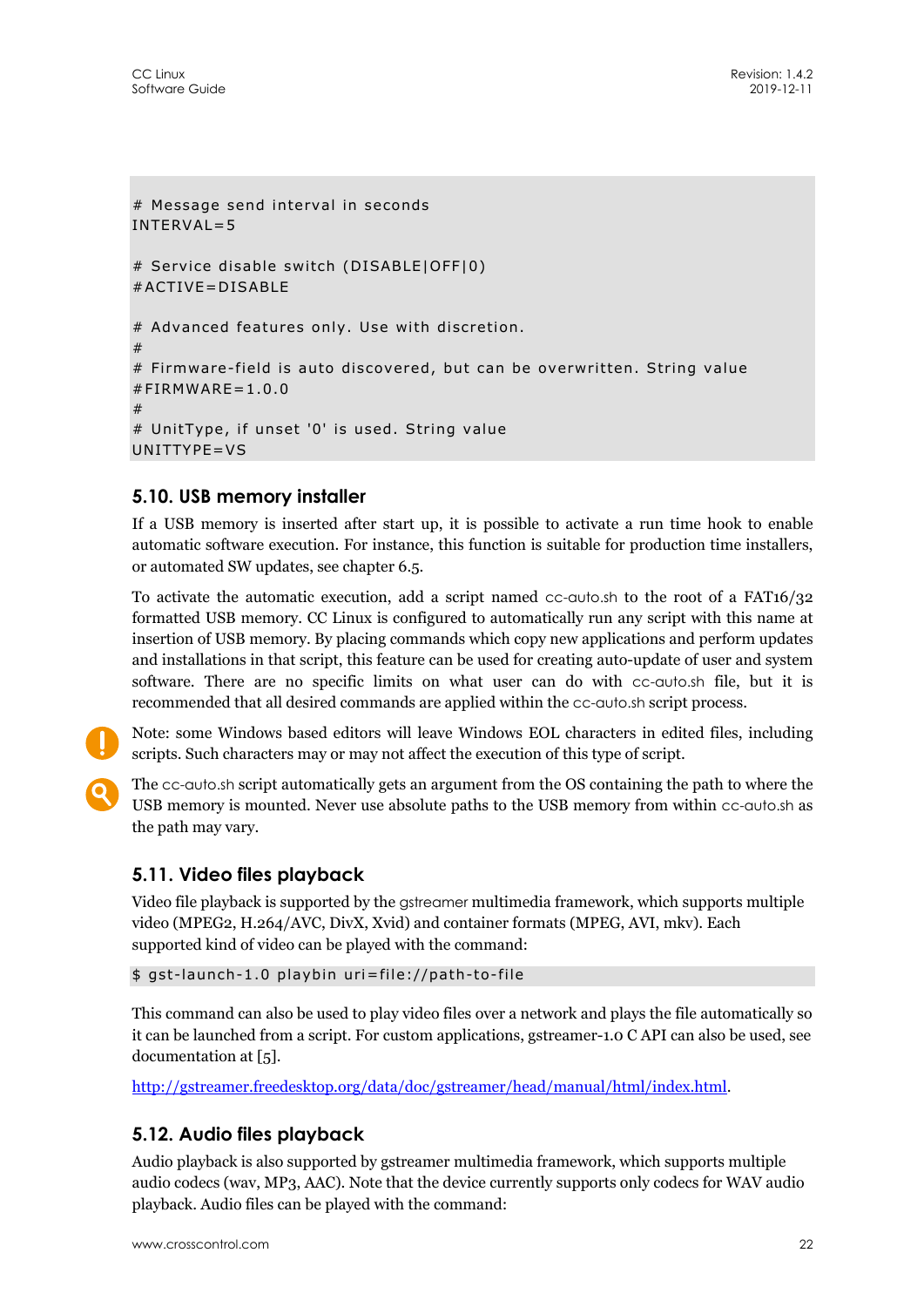#### # aplay <audiofile>

This command launches a player and plays the file automatically so it can also be launched from a script.

By default, the device will play on both the speaker and line out simultaneously. To play on one at a time, use **amixer** to mute the unwanted peripheral.

To mute the speaker:

#amixer set 'Line Out' mute

To mute audio out:

#amixer set 'Speaker' mute

Note: the speaker in **amixer** is physically wired to the audio out on the device, and vice versa.

|  | 8900 |
|--|------|
|  |      |

#### **5.13. Adding user defined fonts to system**

CC Linux uses fontconfig to handle the installed fonts. Pre-installed fonts reside in /usr/share/fonts/ttf. New fonts can be added, preferably in a /opt/fonts directory. The new fonts need to be added to fontconfig using:

```
$ fc-cache </opt/fonts/>
```
It is possible to list all the installed fonts by running:

\$ fc-list

## **6. Software update and recovery**

#### **6.1. Restore firmware settings**

CCSettingsConsole can be used to reset the firmware settings to the factory default settings, if needed. Use the following command:

\$ sudo ccsettingsconsole --advanced --factory

#### **6.2. Updating SS firmware components**

The *advanced* category of CCSettingsConsole is also used for loading new SS firmware into the device. To update the SS firmware, copy the firmware file to a USB stick and connect it to the device. Reboot the device to rescue system using the following command:

\$ sudo reboot-rescue.sh

Login and issue the following command to update SS:

\$ sudo ccsettingsconsole --advanced --update=SS --filepath=<full-path-to-file>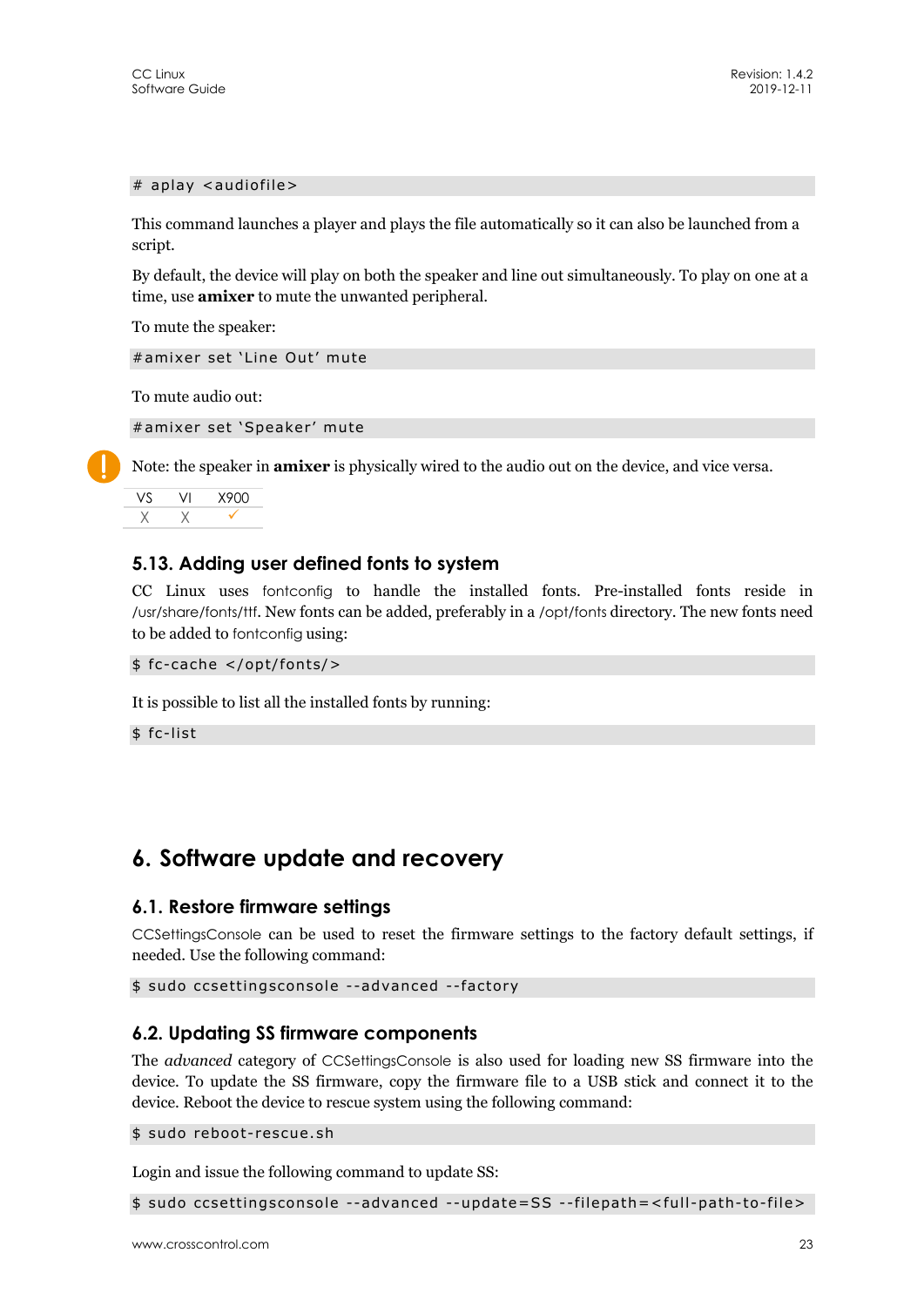If only firmware verification is wanted, use the following command instead:

\$ sudo ccsettingsconsole --advanced --verify=SS --filepath=<full-path-to-file>

If the file matches the current SS firmware, it is reported. The firmware is not written during verify. After each program or verify action, the device must be shut down. Press the shutdown button or other alternatives to shut down the OS after a firmware update.

The preferred method to perform the update is by using the CCSettingsConsole application. It is also possible to use the API directly from your own program using the CCAux API functions.

**Warning:** Errors during an update can set the module in an unrecoverable state. In such case, the module must be shipped to factory for repair, or have internal parts replaced through service interfaces. Make sure that you carefully choose the correct files for updating and follow the instructions from the tools, including powering off the device when prompted.

#### **6.3. Factory reset of operating system**

The device normally stores all user data, applications and settings under /usr/local, (or /opt which points to the same storage location). It is possible to remove all of the settings and files under that location, and have the device generate the default contents back upon a restart of the device.

Note: This can potentially also remove some applications and files that are part of the factory installation by CrossControl and delivered to you as such. If that is the case, please avoid this method of user data and file removal unless specific knowledge about this has been gathered.

The restoration is done via the command

\$ sudo reboot-rescue.sh clear

which will reboot the device twice and reformat the entire user partition, as well as restoring the default files.

#### **6.4. Updating the operating system**

The CC Linux system on the device can be updated by an administration user. The update process can also be used for resetting the device to the default state.

**Warning:** Errors during an update can set the module in an unrecoverable state. In such case, the module must be then shipped to our factory for repair, or have internal parts replaced through service partners.

New versions of the operating system for the device are released as a set of binary format image files as well as additional configuration files and scripts required for update.

- The complete system consists of five main parts in the eMMC/CFast: main kernel, rescue system kernel, main root file system, rescue system root file system, and user defined area. Additionally, there is boot loader software in the first part of the eMMC/CFast. Normally, software updates concern only main kernel and root file system, though they may occasionally concern the other partitions.
- **Note:** Always update the **main system first**, and **the rescue system second**. Alternatively, in order to update both systems at once, CrossControl recommends using the MfgTool2 approach described in *CC Linux – update using MfgTool2 (not available for X900)*.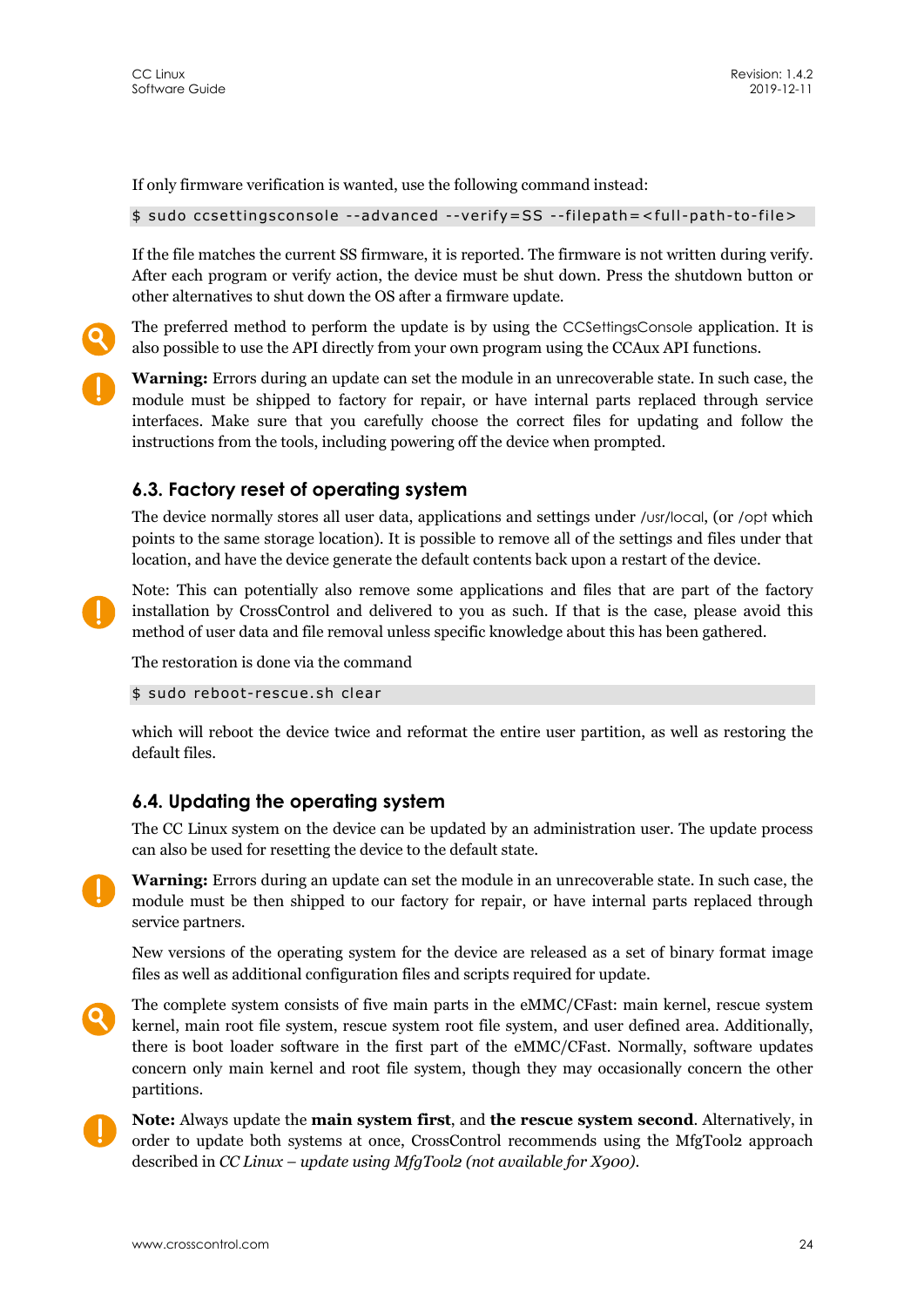File names will differ depending on which parts are being updated. Additionally, file names will vary depending on your device model. In the below sections, CCpilot VS 12" will be used as an example.

#### 6.4.1. Updating main system

**Warning:** An update erases and replaces the old root file system completely! This should not affect contents of /usr/local/. However, creating a backup of important files is advised.

This method requires the device to have a working rescue system.

**Warning:** All excess processes that might interfere or interrupt the update process should be terminated.

Follow these steps to update the main system:

- 1. Copy the main system update images to /usr/local/fw\_update. **The folder name is important, otherwise, the update will not start**. Copy method choice is free; scp, USB memory or NFS mount can all be used.
	- ccpilot-vs\_kernel.bin
	- ccpilot-vs\_rootfs.bin
	- ccpilot-vs\_u-boot.bin
	- ccpilot-vs.md5sum
	- fullup.sh
- 2. Reboot the device to rescue system:
- \$ sudo reboot-rescue.sh
	- 3. Wait for the update to automatically start and reboot to main system when complete.

Example output on the device on-screen terminal:

Please wait: booting…

```
Recovery system vs/dev/tty1 
vs login: ===== CrossControl: Device Update ===== AF 
    System Hardware: ccpilot-vs 
 Now running on : BACKUP system 
   Requested action: NORMAL system update 
      Checking MD5: ccpilot-vs_kernel.bin: ccpilot_kernel.bin= OK 
OK 
      Checking MD5: ccpilot-vs_rootfs.bin: ccpilot_rootfs.bin= OK 
OK
           == Listing: Actions: == Updating: kernel 
             Updating: root-fs ALL FILES ON ROOT-FS WILL BE LOST 
                         Files on /usr/local and /media cf unaffected 
          Verification: Skipped, continuing.. 
     == Now doing: Requested actions ==
```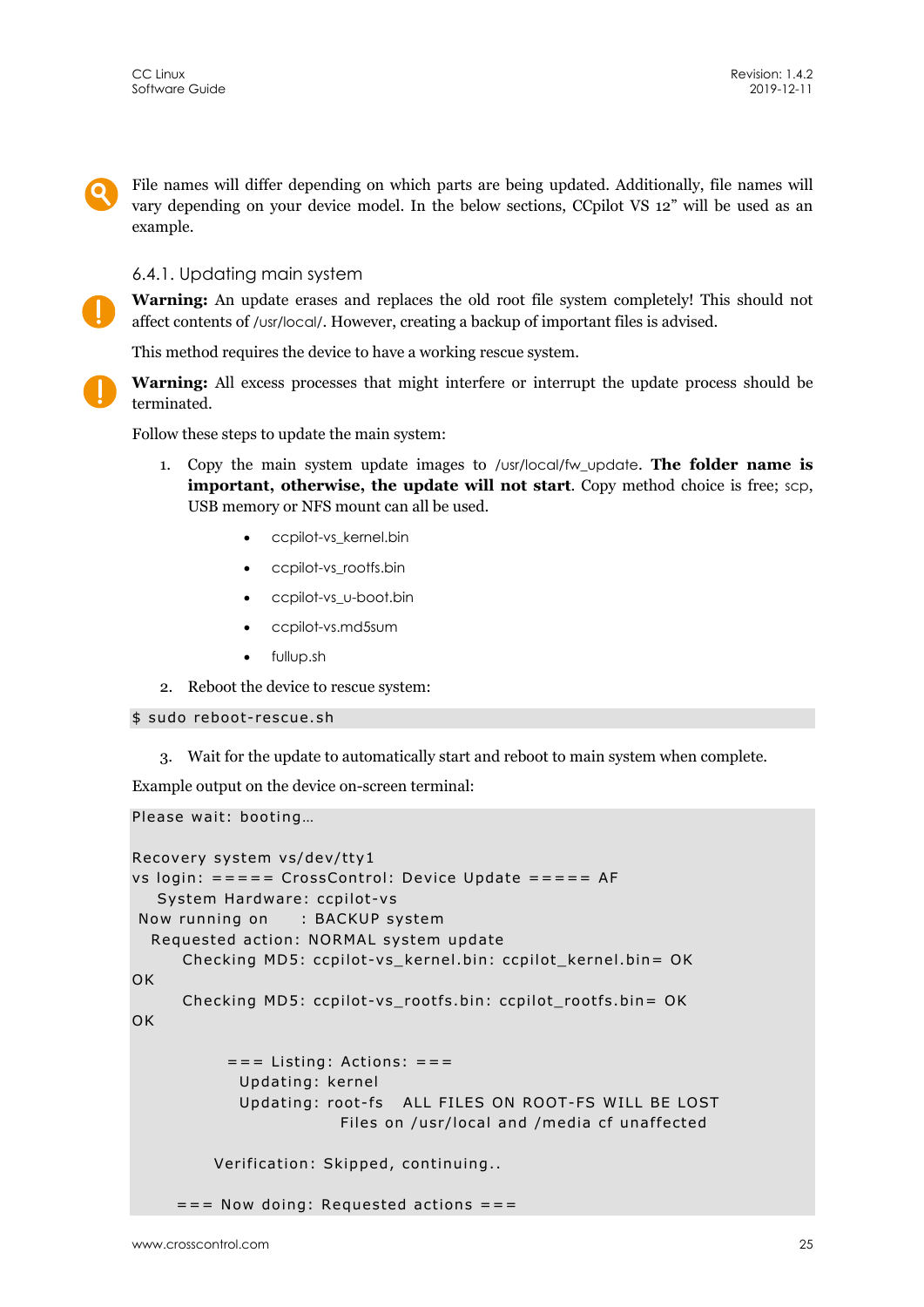\* DO NOT BREAK PROCESS OR SHUTDOWN THE UNIT before update is complete. \*

Copying new kernel image.. Copying new root-fs image..

#### 6.4.2. Updating rescue system

**Note:** Updating only the rescue system does not affect the main system. When the rescue system requires an update, it is updated from the main system side. If the main side is non-operational; update the main side first and continue to this step.

**Warning:** All excess processes that might interfere or interrupt the update process should be terminated.

Follow these steps to update the rescue system:

- 1. Copy the backup system update images to /usr/local/folder (folder name has no importance when updating rescue system). Copy method choice is free; scp, USB memory or NFS mount can all be used.
	- ccpilot-vs\_rescue\_kernel.bin
	- ccpilot-vs\_rescue\_rootfs.bin
	- ccpilot-vs\_rescue.md5sum
	- fullup.sh
- 2. Access the Linux console, either over SSH connection from another host, or using a serial console terminal access to Linux.

**Warning:** Avoid using the SSH method, if your Ethernet network is susceptible to connection breaks, as the image write can get interrupted.

3. Update the rescue system from within the update folder:

```
/usr/local/folder$ sudo ./fullup.sh –s
```
#### **Note the -s flag, without it the normal side is updated!**

Example output on terminal:

```
===== CrossControl: Device Update ===== AF 
   System Hardware: ccpilot-vs 
 Now running on : normal side 
  Requested action: BACKUP system update 
     Checking MD5: ccpilot-vs_rescue_kernel.bin: ccpilot-vs_rescue_kernel.bin: 
OK 
OK
     Checking MD5: ccpilot-vs_rescue_rootfs.bin: ccpilot-vs_rescue_rootfs.bin: 
OK
OK 
     == Listing: Actions: == Updating: kernel
```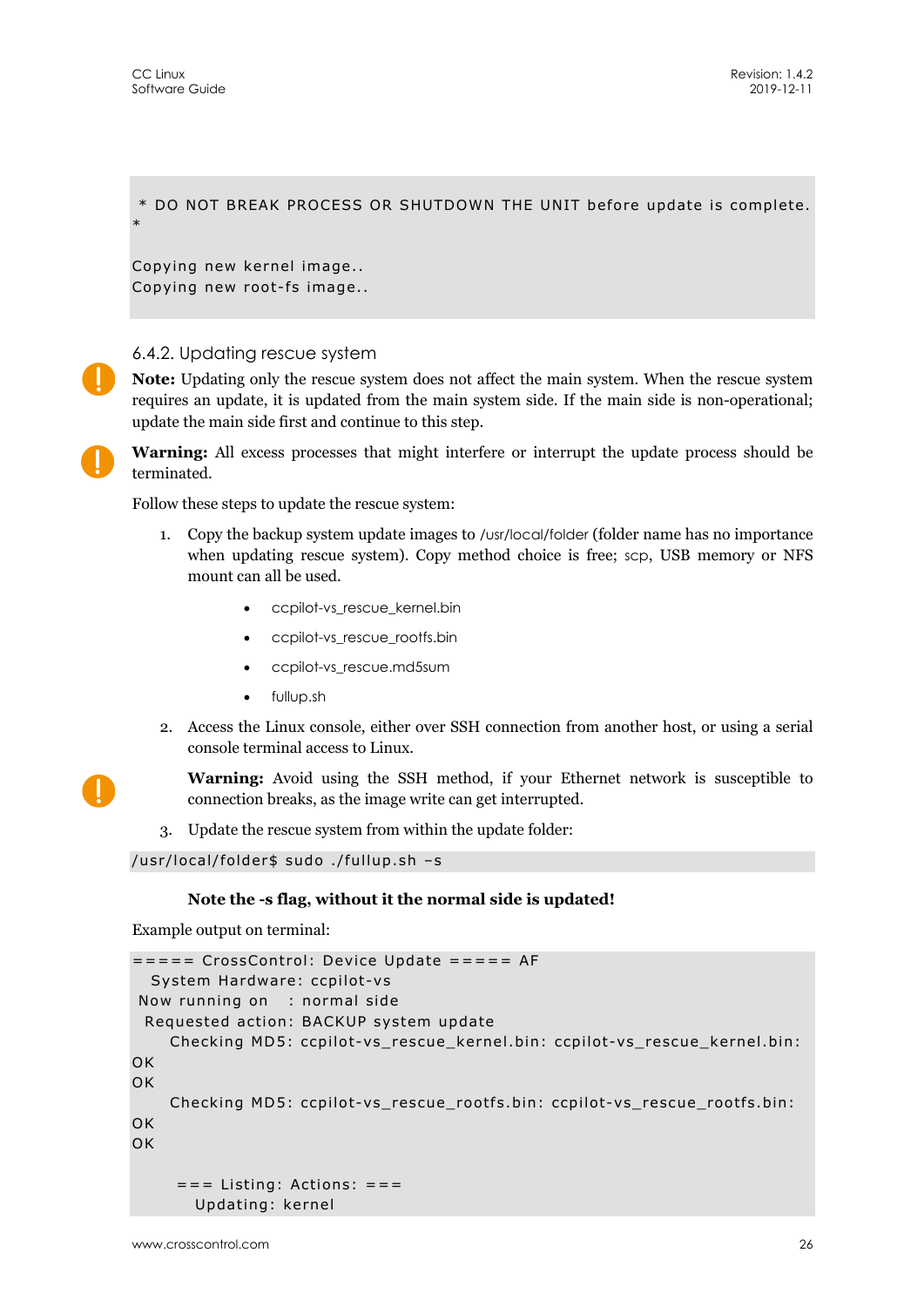```
 Updating: root-fs ALL FILES ON ROOT-FS WILL BE LOST 
               Files on /usr/local and /media/cf unaffected 
 == Verification: ARE YOU SURE ? == - If yes, press Enter to continue. 
   - IF NOT, press CTRL+C now to cancel update. 
   This is your last chance to do cancel! 
** IF YOU CONTINUE, DO NOT INTERRUPT THE PROCESS UNTIL READY ** 
The process is pausing here, waiting for 'Enter' or cancellation. 
  == Now doing: Requested actions == * DO NOT BREAK PROCESS OR SHUTDOWN THE UNIT before update is complete. 
* 
Copying new kernel image.. 
Copying new root-fs image.. 
131072+0 records in 
131072+0 records out 
67108864 bytes (67 MB, 64 MiB) copied, 14.0712 s, 4.8 MB/s 
Completed. Rebooting.. 
Broadcast message from root@vs (pts/0) (Thu Nov 9 15:02:02 2017): 
The system is going down for reboot NOW! 
End of all actions, H o I d on tight
```
## **6.5. Update automation**

This chapter shows how to use the auto started script cc-auto.sh to automate the update. In these examples the update process is automated to start upon insertion of a USB memory stick.

These examples can be modified in order to use the cc-auto.sh script to update the system remotely over SSH.

![](_page_26_Picture_6.jpeg)

6.5.1. Automated update of main system using USB memory

The directory name fw\_update must be kept for the update to work properly.

- 1. Create a directory fw\_update in the root directory of the USB memory and copy the update images and fullup.sh script there.
- 2. Add a script cc-auto.sh to the root directory of the USB memory. Note that the script name must be correct in order for the update to start**.** An example of the script contents:

```
echo "Starting release update"
```

```
#
```

```
# To prevent accidental updates, use this stamp file for it.
```

```
# Remove file so if user inserts USB - stick second time the
```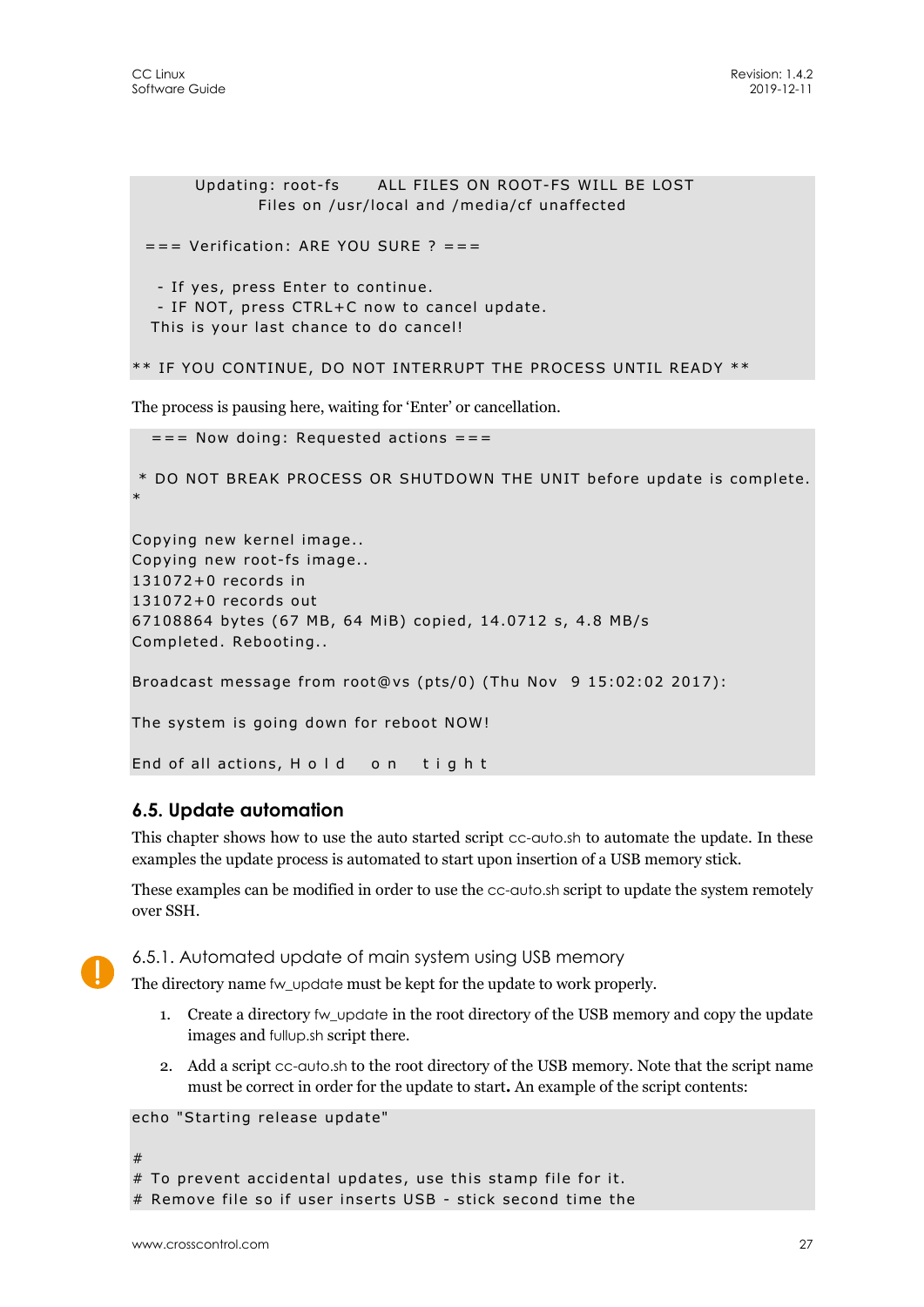```
# update will be started regardless. 
# 
if \lceil -e \pm 1/update-done \rceil; then
    rm $1/update-done 
    exit 0 
fi 
touch $1/update-done 
cd $1 && cp -a fw_update /opt
```

```
reboot-rescue.sh
```
3. Insert the USB stick to the device and the update script will start automatically, without requiring any user interaction to complete.

#### 6.5.2. Automated update of rescue system using USB memory

For the rescue system update, the directory name can be chosen freely, but must match the directory in the created script.

- 1. Create a directory foldername in the root directory of the USB memory and copy the update images and fullup.sh script there
- 2. Add a script cc-auto.sh to the root directory of the USB memory. Note that the script name must be correct in order for the update to start. An example of the script contents:

```
echo "Starting rescue update" 
# 
# To prevent accidental updates, use this stamp file for it. 
# Remove file so if user inserts USB - stick second time the 
# update will be started regardless. 
# 
if [ -e $1/update-done ] ; then 
    rm $1/update-done 
    exit 0 
fi 
touch $1/update-done 
cd $1/foldername && ./fullup.sh -f -s
```
3. Insert the USB stick to the device and the update script will start automatically, without requiring any further user interaction to complete.

## **7. CCpilot VS 12" - features and behavior**

This chapter covers features and behavior unique to the CCpilot VS 12".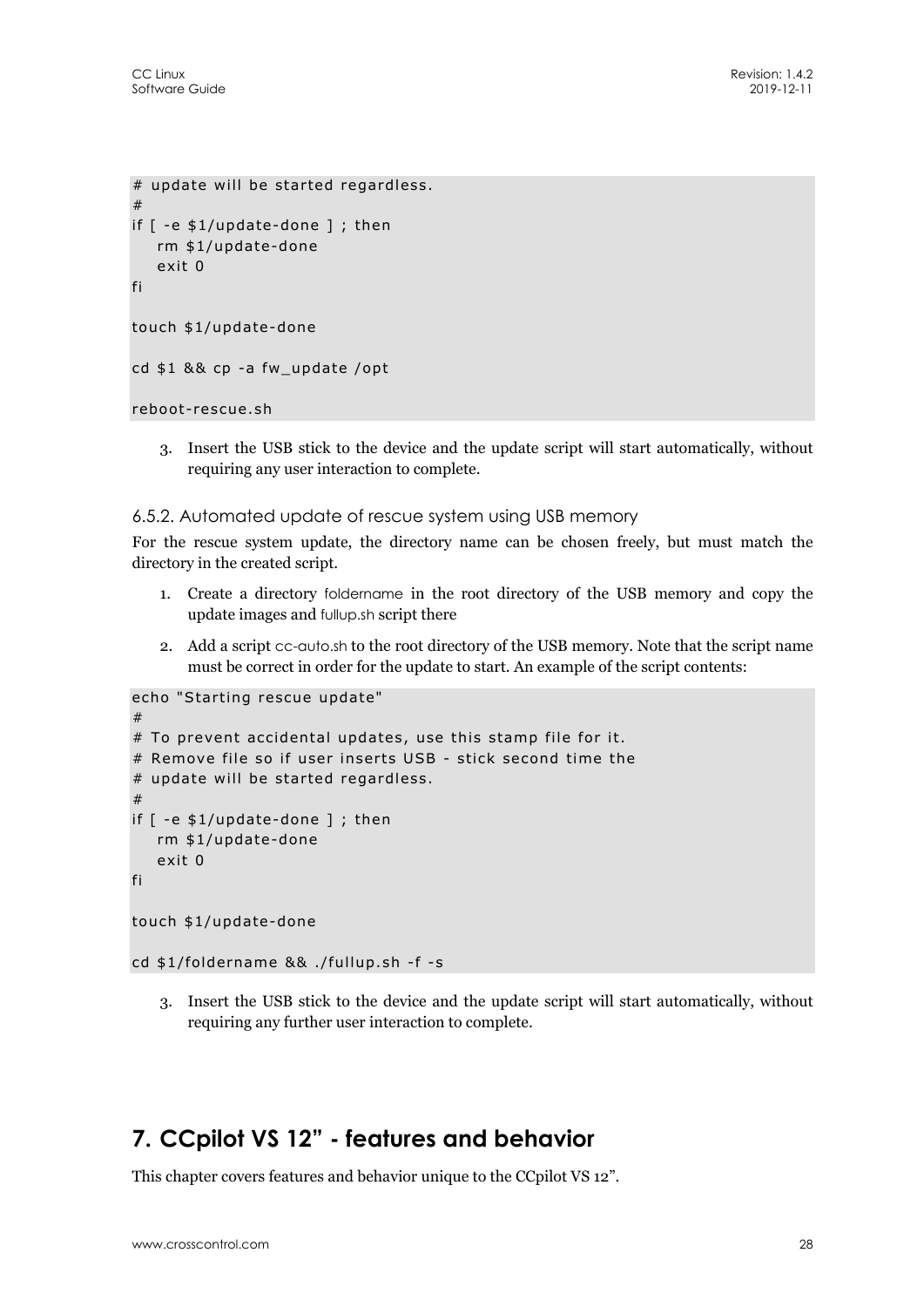## **7.1. Status indication (LED and Buzzer)**

This section describes the basic default status indication behavior. Note that the status indication behavior can be disabled totally and/or configured by user software through the CCAux API.

#### 7.1.1. Startup sequence - main system

During startup to the main system, the status LED (embedded in the power button) and buzzer indications are as follows:

- Status LED is blinking yellow at 2 Hz and buzzer makes short beep: Device start-up phase begins.
- Operating system is then started, and specific service software begins to execute.
- Status LED is constant green: Device is operational.

#### 7.1.2. Startup sequence - rescue system

During startup to the rescue system, the status LED and buzzer indications are as follows:

- Status LED is constant orange and buzzer makes short beep: Device start-up phase begins.
- Operating system is then started, and specific service software begins to execute.
- Status LED is blinking green at 2 Hz: Device is operational.

#### 7.1.3. Shutdown sequence

Once shutdown (power button is pressed, or ignition signal released) is initiated:

- Status LED is blinking blue 2 Hz and buzzer makes short beep: shutdown sequence has started.
- Status LED is off: Device is off

## **8. CCpilot VI 2nd generation - features and behavior**

This chapter covers features and behavior unique to the CCpilot VI 2<sup>nd</sup> generation.

## **8.1. Status indication (Backlit soft keys and Buzzer)**

This section describes the basic default status indication behavior. Note that the backlit soft keys status indication behavior can be disabled totally and/or configured by user software through the CCAux API. Buzzer indication is currently non-configurable.

#### 8.1.1. Startup sequence - main system

During startup to the main system, the status backlit soft keys and buzzer indications are as follows:

- All 4 backlit soft keys are set to 13 % intensity, blinking at 2 Hz and buzzer makes short beep: Device start-up phase begins.
- Operating system is then started, and specific service software begins to execute.
- All 4 backlit soft keys are constant on, 13 % intensity: Device is operational.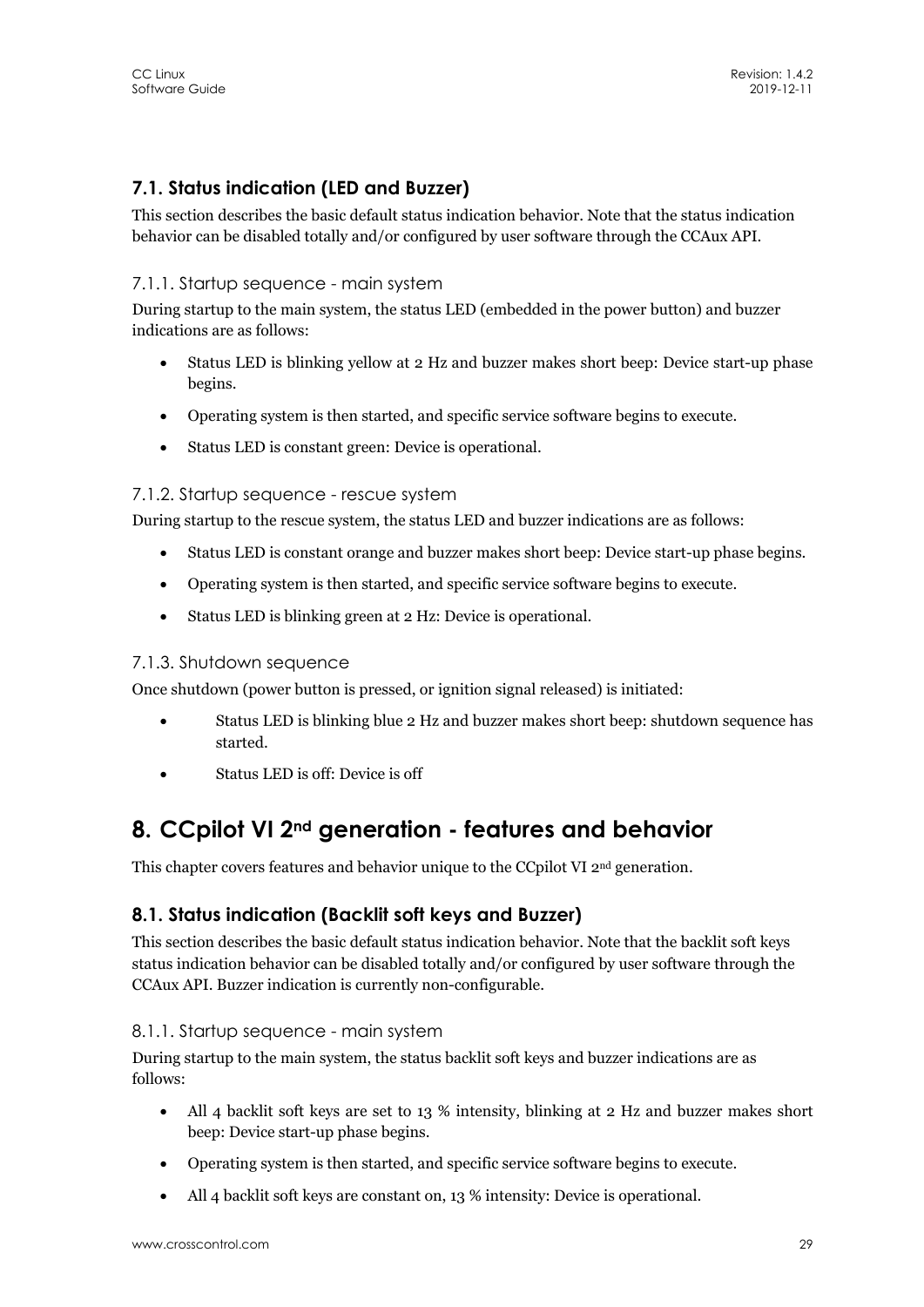#### 8.1.2. Startup sequence - rescue system

During startup to the rescue system, the backlit soft keys and buzzer indications are as follows:

- The 2 middle backlit soft keys are set to 50 % intensity, blinking at 0.5 Hz and buzzer makes short beep: Device start-up phase begins.
- Operating system is then started, and specific service software begins to execute.
- All 4 backlit soft keys are set to 100 % intensity, blinking at 2 Hz: Device is operational.

#### 8.1.3. Suspend

When device is in suspend mode, the backlit soft keys and buzzer indications are as follows:

- All 4 backlit soft keys are set to 13 % intensity, blinking at 0.2 Hz: System is suspended
- Resume from suspended state by pressing a configured button or the external on/off signal. All 4 backlit soft keys are set to 100 % intensity, blinking at 2 Hz: Device is operational.

#### 8.1.4. Shutdown sequence

Once shutdown (power button is pressed, or ignition signal released) is initiated:

- All 4 backlit soft keys are set to 13 % intensity, blinking at 2 Hz and buzzer makes short beep: shutdown sequence has started.
- Backlit soft keys are off: Device is off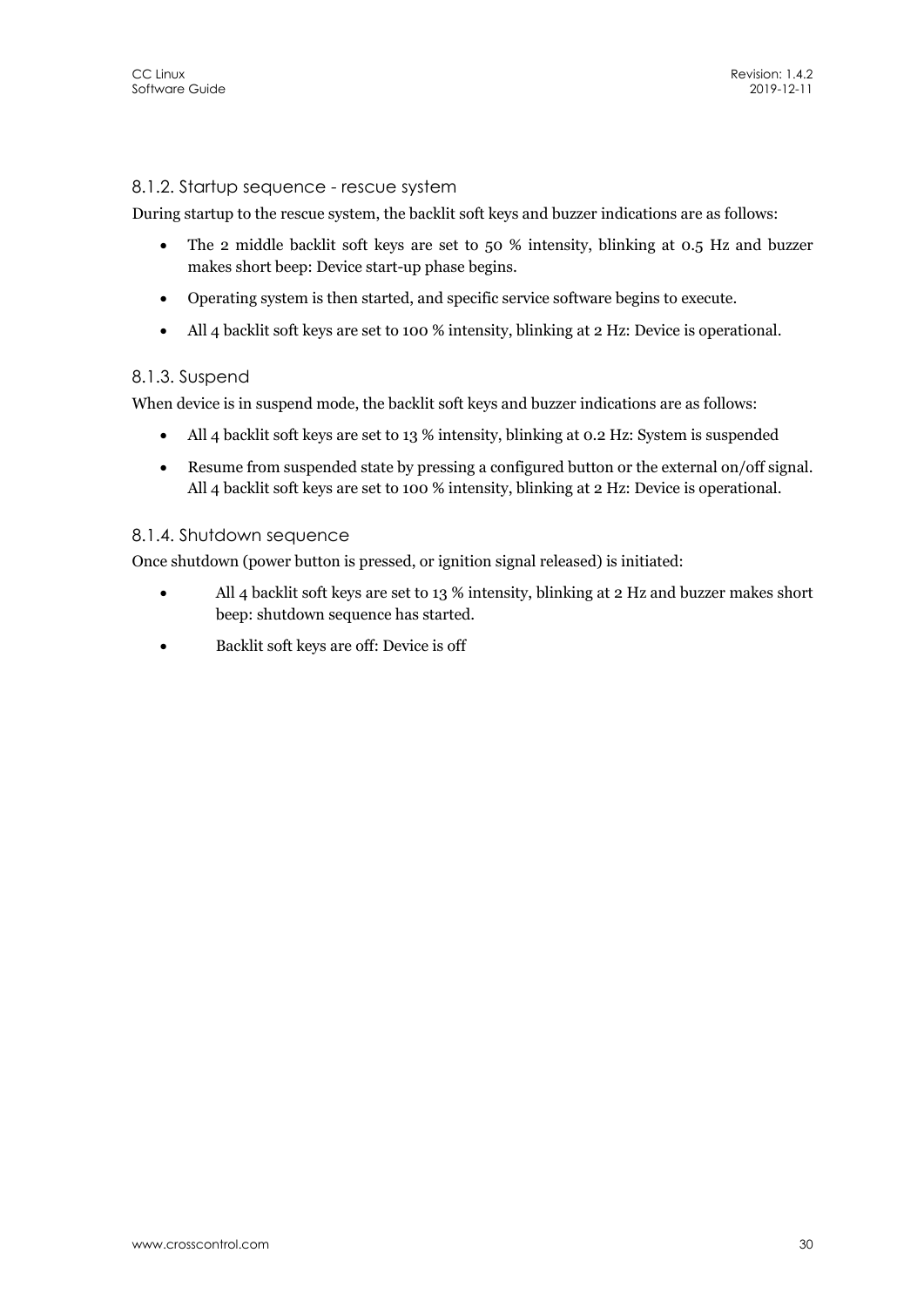## **9. CCpilot X900 - features and behavior**

This chapter covers features and behavior unique to the CCpilot X900.

## **9.1. Status indication (LED)**

This section describes the basic default status indication behavior. Note that the status LED behavior can be disabled totally and/or configured by user software through the CCAux API.

#### 9.1.1. Startup sequence

During startup, the status LED indications are as follows:

- Flashing yellow at 1 Hz: pre-heating is activated and in effect, start-up is delayed while the device is heated.
- Flashing yellow at 2 Hz: device start-up phase begins.
- Operating system is then started, and specific service software begins to execute.
- Static green: device is operational.

#### 9.1.2. Suspend

When the device is in suspend mode, the status LED indications are as follows:

- Flashing yellow at 0.2 Hz: system is suspended.
- Flashing yellow at 2 Hz: system is resuming from suspend.
- Static green: device is operational.

#### 9.1.3. Shutdown sequence

Once shutdown (power button is pressed, or ignition signal released) is initiated:

- Static yellow: device is shutting down, rebooting or entering suspend mode.
- LED off: device is off.